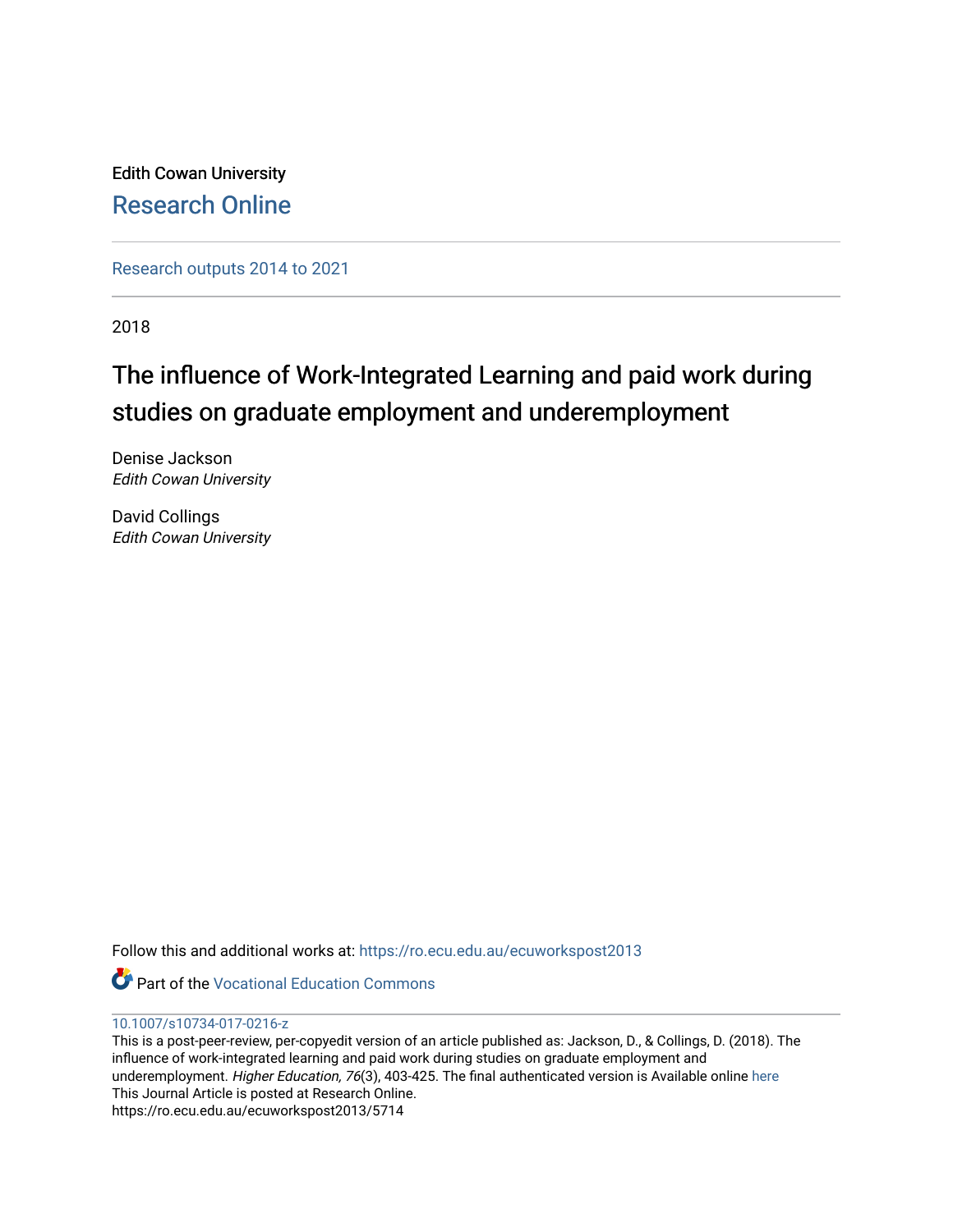**The influence of Work-Integrated Learning and paid work during studies on graduate employment and underemployment**

#### **Introduction**

The strategic directive to enhance employability is now widespread in higher education (HE) worldwide (Kinash et al. 2016). Impetus continues for HE providers to develop work-ready graduates so they can meet the needs of industry and produce workers that can successfully drive innovation and lead nations in fiercely competitive global markets. HE providers are also motivated by enhanced employability to assist their graduating students with meeting personal career aspirations and progression. Typically, according to recent research on millennial workers, this means securing - or creating through self-employment - a role that provides both intrinsic satisfaction and financial rewards (Deloitte 2016). To help graduates secure their desired employment outcomes, HE providers must – in collaboration with industry - develop graduates who are adequately prepared to identify suitable career opportunities and can apply their skills and knowledge successfully in the contemporary working environment.

Favourable graduate employment outcomes are becoming increasingly important to stakeholders in undergraduate education. In Australia, these outcomes are documented publicly, such as the award of a one to five star rating based on graduate achievement of full-time (FT) employment four to six months post-graduation (Good Education Group 2017). Positioning on the employment ratings league table now appears critical for HE providers, augmented by an increasing focus on the return on undergraduate education (Webber 2016) due to rising costs (Burke et al. 2017) and intense competition in student markets (Department of Education and Training [DET] 2016). Using employment outcomes as a measure of return on investment is likely to continue amid widening participation in HE, an oversupply of graduates and ensuing fears of credentialism (see Daly et al. 2015).

Graduate labour markets remain highly competitive worldwide and there is evidence of continued weakening in Australia with falling rates of FT employment (Karmel and Carroll 2016; Social Research Centre [SRC] 2016a) and rising levels of graduate underemployment (Karmel and Carroll 2016), the latter also apparent in other developed countries (see, for example, Cunningham 2016a; Heyes et al. 2016). One initiative considered to enhance employability (Kinash et al. 2016) and improve employment outcomes (Silva et al. 2016a) is Work-Integrated Learning (WIL). Also referred to as work-based learning and experiential learning, WIL is the intersection of academic and workplace learning where students connect with industry as a formal component of their learning program. WIL comes in many forms, such as largely unpaid, short work placements common to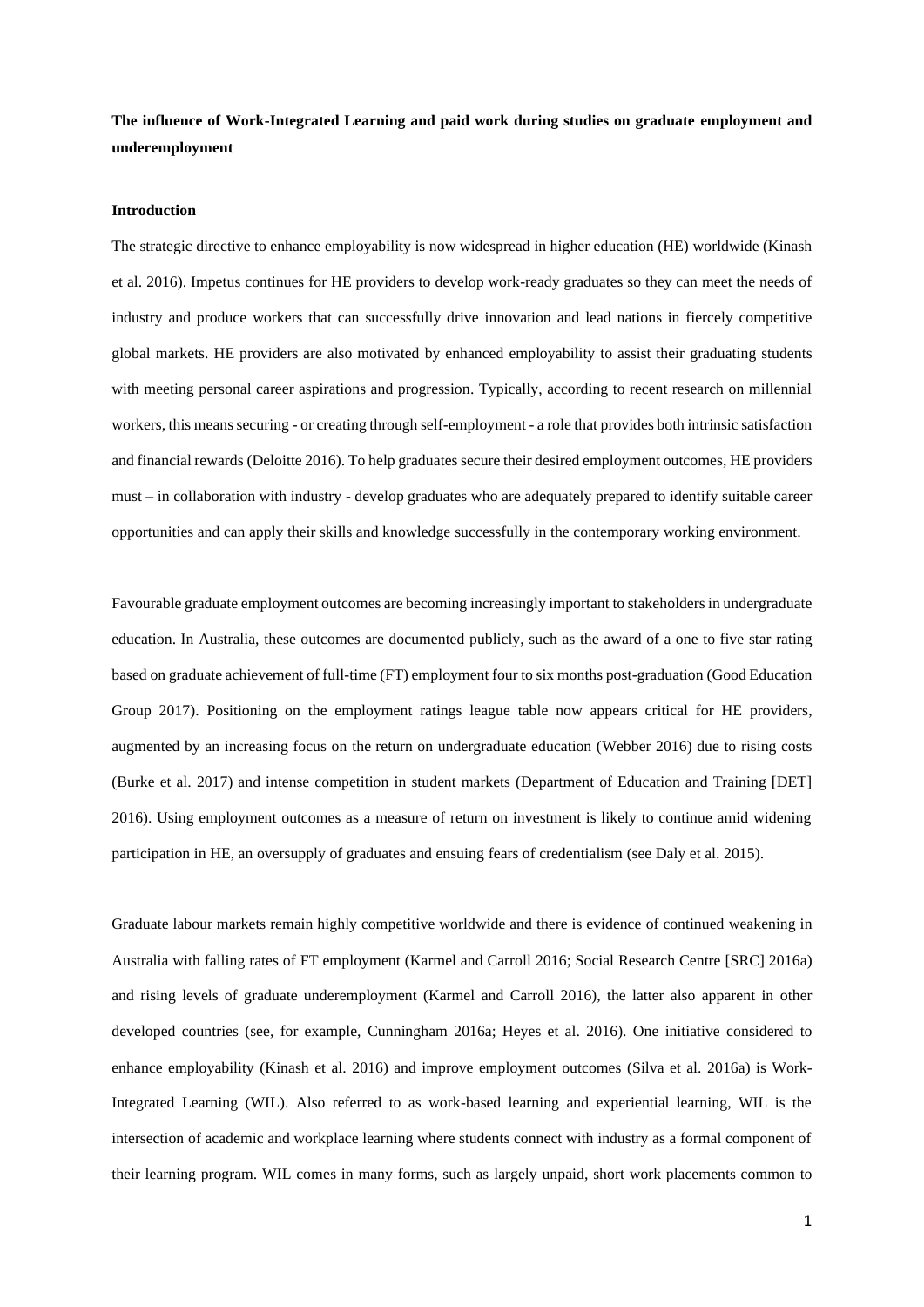Australia; sandwich degree programs (two years at university, one paid year in industry, and one final year in university) in the UK; and alternating terms in university and industry such as the cooperative education model in North America. For students unable to commit to being physically based in the workplace, and for certain industry partners such as smaller businesses or those based in remote areas, WIL may include simulated or virtual workplace learning, consulting, or industry-based projects.

In Australia, WIL is a core element to some degree programs, being mandatory for course qualification and/or accreditation. This may involve highly structured periods in the workplace, such as practicums in Education and Nursing, or less formalised approaches where students must provide evidence of completing a certain number of hours of relevant work experience, such as in Engineering. WIL is predominantly unpaid in Australia and is becoming increasingly popular across disciplines traditionally less engaged in this space as a means of enhancing preparedness for graduate employment. Offerings, however, remain relatively minor in comparison with North America where paid cooperative education forms a significant component of most degree programs.

There is, however, a lack of empirical evidence to support the widely-held assumption that WIL improves employment prospects (Department of Employment 2016a; Wilton 2012) and evaluation of the relative advantage of different forms of practical experience. The research objectives for the study were, therefore, to: (i) examine the influence of WIL on graduate employment and underemployment; (ii) examine the influence of paid employment during studies on graduate employment and underemployment; and (iii) explore graduate perspectives of inhibitors and enablers to employability and employment. In this study, WIL refers to a work placement whereby students are physically based in the workplace for a given period, combined with reflective activities which integrate their learning in the professional and classroom settings. Institutional data on students within particular courses who did, and did not, complete elective WIL were merged with data, derived from a national dataset, on graduate employment outcomes and participation in paid employment during studies. The paper is structured to first provide a review of relevant literature on the influence of WIL and paid employment on graduate employment outcomes. This is followed by an overview of methodology, the results and a discussion of the findings. The conclusion outlines implications for stakeholders, perceived limitations of the study and future directions for research.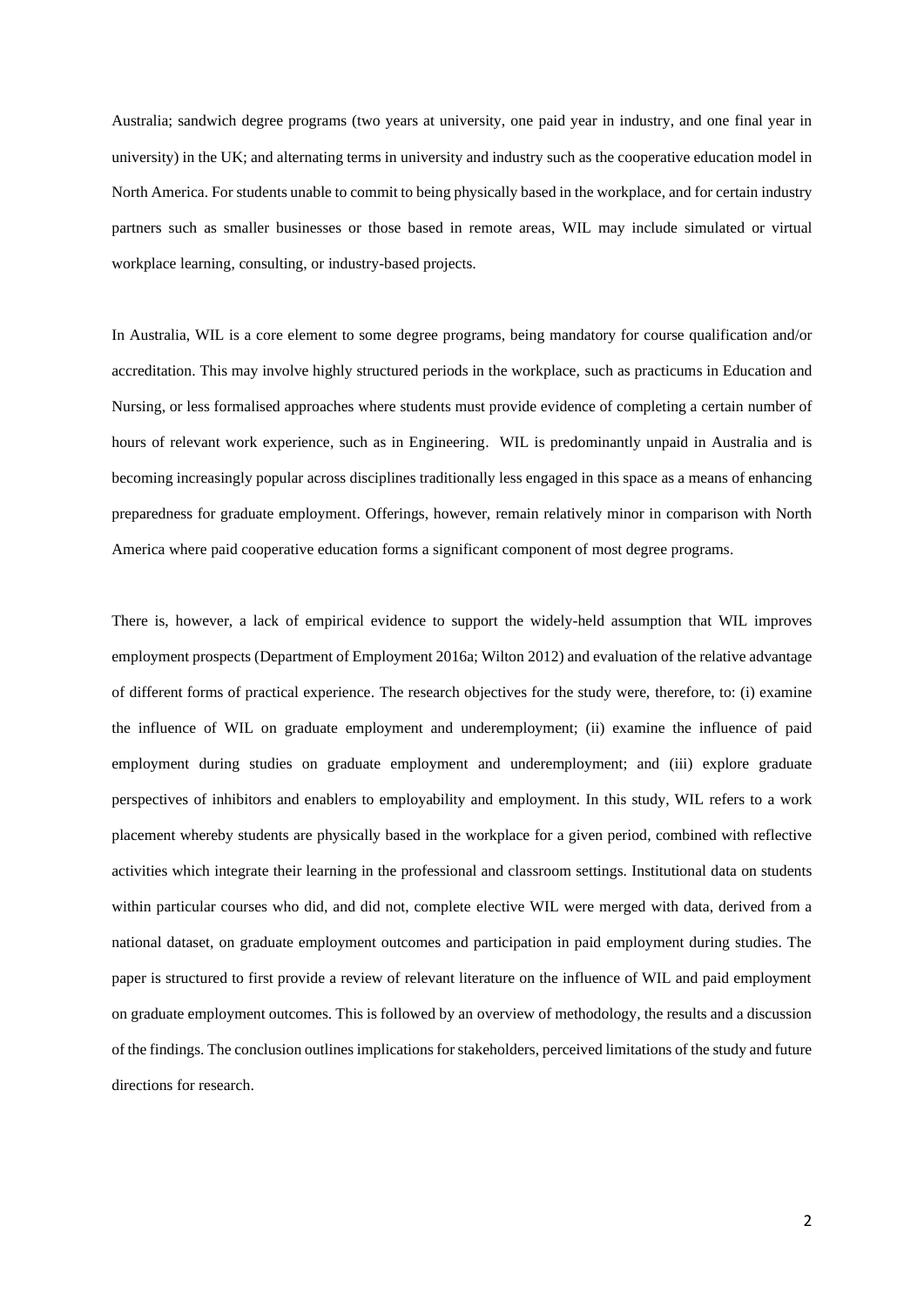#### **Background**

#### *Contemporary graduate labour market in Australia*

The Australian graduate labour market is characterised by a long-term fall in FT employment from 85.2% in 2008 to 70.9% in 2016 (SRC 2016a). This could, however, be aggravated by underlying changes in the contemporary working environment which is increasingly characterised by part-time (PT) working, fixed-term contracts and casual employment (CEDA 2015). Amid the decline of the organisational career (Sturges 2016), graduates are required to manage their own careers and successfully navigate horizontal movements across different organisations with a typical worker now experiencing 17 jobs in their lifetime (McCrindle 2015). They are increasingly expected to be globally mobile, agile and flexible in the roles they undertake (Foundation for Young Australians [FYA] 2015).

The continued focus on measuring graduate outcomes through FT employment outcomes may be misguided given the shift in contemporary work practices. Importantly, the casualization of work is not always perceived as a negative situation by workers who often enjoy the freedom and flexibility offered by these arrangements (Golden et al. 2013). Rising graduate underemployment, however, creates a less positive picture as it refers to a layer of graduates who are involuntarily not utilising their formal education in their current role (Glyde et al. 1977). This suggests they are unable to pursue their desired career pathway, perhaps due to labour market circumstances, and questions the value of participating in HE (Cunningham 2016b; Tomlinson 2008). Cunningham notes the difficulties in measuring underemployment and caution is needed in interpreting figures as some workers may opt to underutilise their skills due to personal needs and considerations (UK Commission for Employment and Skills 2016). The impact of underemployment includes elevated levels of job dissatisfaction (Green and Henseke 2016), lower pay (Thompson et al. 2013) and psychological effects (Wilkins 2007).

# *The value of Work-Integrated Learning*

To cope with the evolving labour market, and to enable graduating students to differentiate themselves from the growing pool of new recruits, HE providers continually seek viable ways of enhancing student employability. The notion of employability has broadened significantly with contemporary models extending beyond the refinement of non-technical skills to incorporate pre-professional identity (Trede et al. 2012); effective career selfmanagement skills (Jackson 2016a) and socially connectedness with the capabilities to grow and develop their professional networks (Bridgstock 2016). The influential role of external factors on employability, such as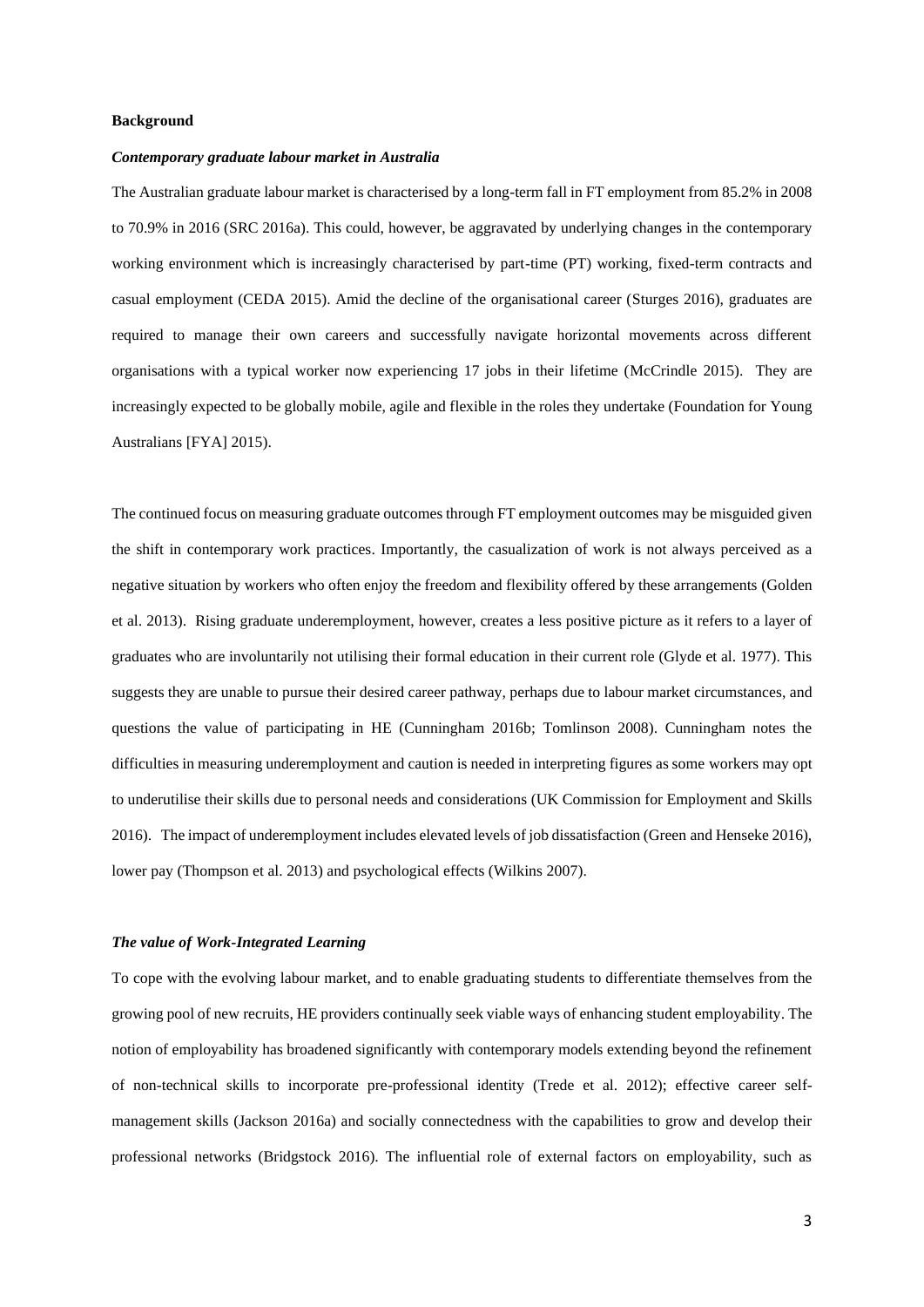personal circumstances and labour market trends, are also acknowledged (Guilbert et al. 2016). WIL is considered an effective platform with reported benefits of improved non-technical skills (Smith et al. 2014); greater clarity of expectations, requirements and characteristics of a student's intended profession (Jackson 2016b); improved technical expertise and its application in a professional setting (Dall'Alba 2004); career development learning (Smith et al. 2009); improved portability of skills across different contexts (Hoeckel 2014) and easier transition to the workplace (Matthew et al. 2012). As asserted by Sin, Reid and Jones (2012), 'students who have broad and deep conceptions of their future professional work transit into the world of work with relative ease (324).

In Australia, there is increasing impetus to embed and mandate WIL in elective programs, driven by the National Strategy for WIL (Universities Australia et al. 2015). WIL is not only recognised by educators as a useful vehicle for advancing preparedness for employment, but it meets the growing demand among international students for practical experience (International Education Association for Australia [IEAA] 2012). It is widely considered by stakeholders to enhance job prospects (Jonck 2014; Silva et al. 2016a) through the provision of relevant work experience which is highly desired among graduate employers (Graduate Careers Australia (GCA) 2016) and/or networking benefits (Wilton 2012). Silva and colleagues acknowledge, however, that studies on the impact of WIL on employment outcomes are often limited to one institution, one discipline and/or the short-term effects rather than on long-term career progression. They argue there is a relatively high focus on the benefits of WIL from employer and student perspectives rather than actual assessment of the impact on career progression.

Wilton (2012) asserts there is inconsistent evidence that WIL improves employment outcomes. This aligns with common misconceptions that employability equates to employment (Pegg et al. 2012) and, therefore, introducing WIL as a pedagogical initiative to enhance employability will automatically result in improved employment prospects (see Oliver 2015). Unfortunately, bias in graduate recruitment and selection processes and interference created by personal circumstances and external factors such as labour market buoyancy, mean the relationship between employability and employment is not always aligned. Just because WIL enhances employability does not necessarily mean, therefore, that it will produce better employment outcomes among participating students.

#### *Benefits of paid employment*

Using national data of students graduating from Australian universities, there is significant evidence that paid employment in the final year of study improves the FT employment outcomes of new graduates (Karmel and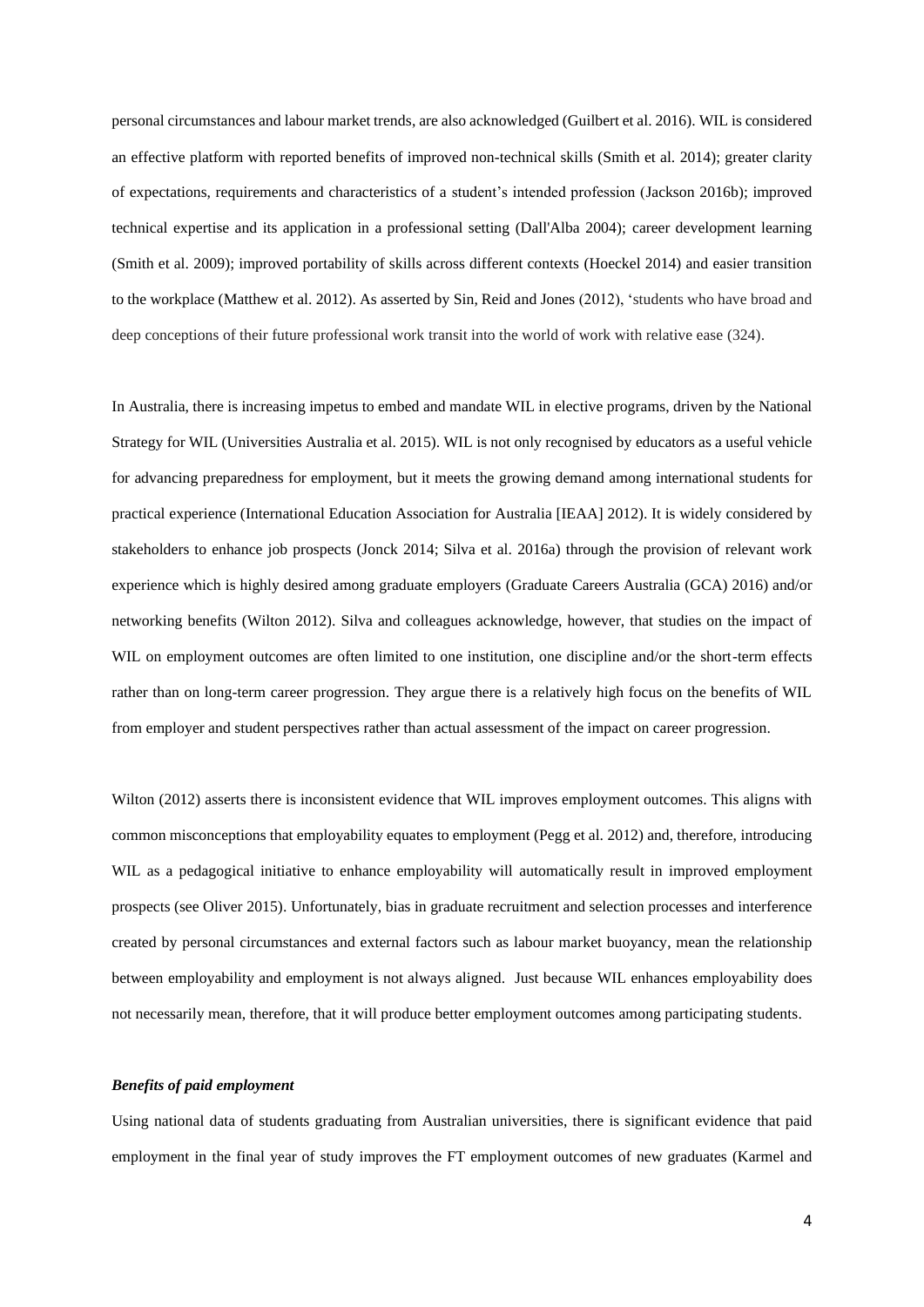Carroll 2016; Jackson 2014; Oliver 2011) and their pay (Bartolj and Polanec 2016a; Coates 2015). The value of paid employment extends to non-technical skill development (Smith 2009); enhanced confidence (Muldoon 2009) and networking, career planning, demonstration of successful job search techniques and successful transition into the workforce (Coates 2015). Some suggest, however, that paid employment can distract students during their studies (James et al. 2007) and worsen their academic performance, particular in the early stages of their degree (Bartolj and Polanec 2016b).

Compared with WIL, Kinash et al. (2016) found that PT employment was not as highly regarded by employers as some believed it to be time-consuming, rarely aligned with their career aspirations and prevented students from engaging in other valuable activities to enhance their employability. As WIL forms part of a student's curriculum, they are essentially gaining practical experience as part of their studies so should still have additional time available for extra and co-curricular activities which are highly beneficial to enhancing employability (Bourner and Millican 2011). Assuming the WIL program adheres to quality principles (see, for example, Billett 2011) and students are matched to their degree subject or major, their learning may also be more relevant than PT employment as it may better facilitate the practical application of discipline-based knowledge and skills (Gracia 2010). This is critical for enhancing confidence, identifying gaps in their technical expertise, and encouraging students to bring innovative ideas from their classroom learning, as well as the successful transfer of skills and knowledge when they finally enter the workforce as a new graduate (Wilton 2012). Interestingly, Kinash et al. (2016) found no evidence of either WIL or PT employment enhancing graduate outcomes.

Little attention appears to have been given to whether paid employment may be more effective in improving employment outcomes than a WIL experience. Relatively little is known on if and how graduate employers prioritise WIL or paid employment in their recruitment and selection processes as employer surveys which evidence the importance of practical work experience as selection criteria (see, for example, AAGE 2016; GCA 2016) do not differentiate between WIL, service learning, volunteering and paid employment. The lack of employer engagement with WIL – evidenced by an imbalance in the supply of students and availability of work placement opportunities (Department of Industry 2014) - may suggest a preference for paid employment. This could, however, merely reflect internal barriers such as inadequate resourcing, poor management buy-in and concerns for capacity to provide suitable mentoring; poor awareness of WIL or a lack of appreciation among industry stakeholders of their responsibility to support WIL as a means of collaboratively developing graduate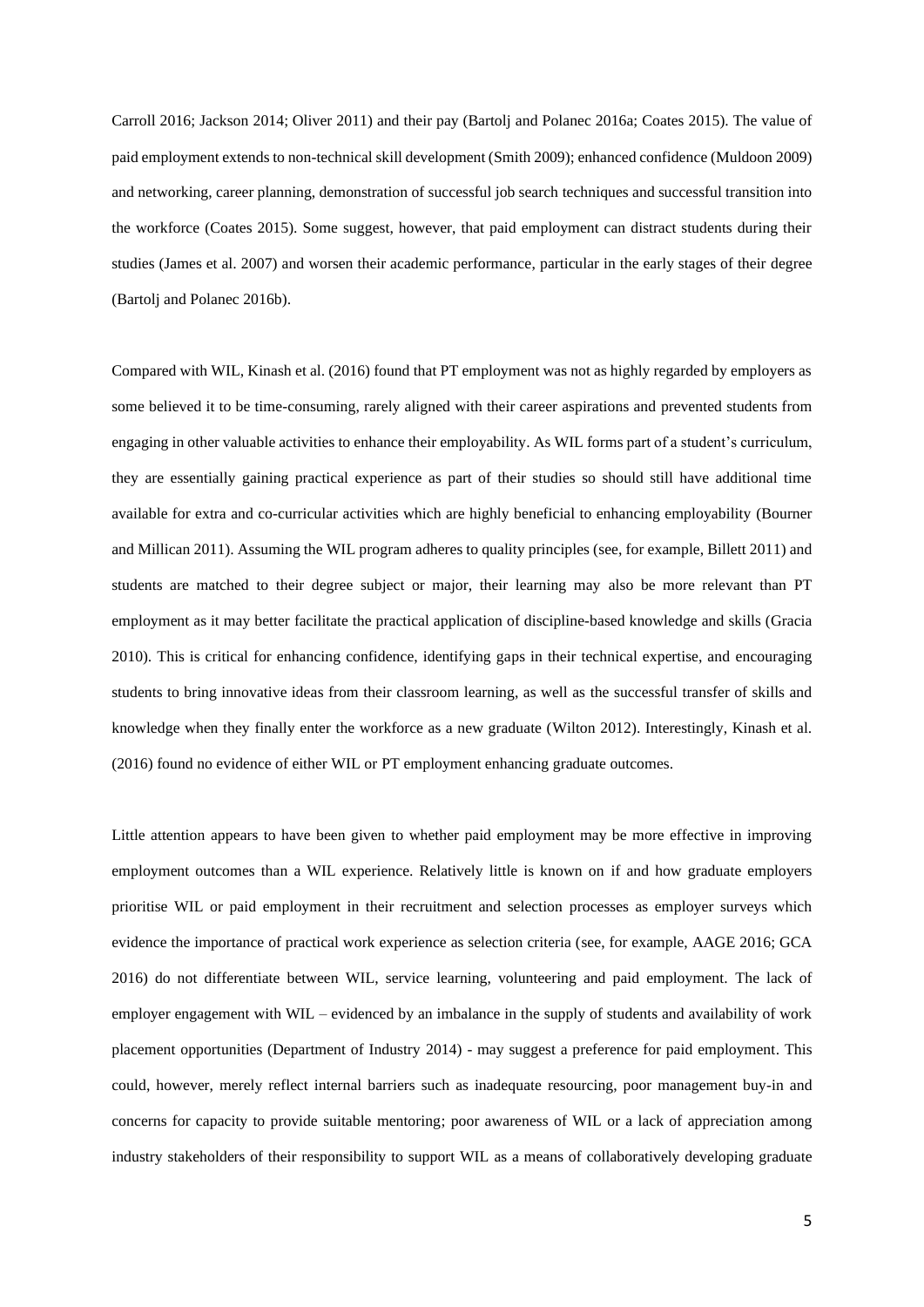work-readiness (Jackson et al. 2016). High levels of employer engagement in unpaid internships (Department of Employment 2016b) add further confusion to what employers actually prefer.

#### **Method**

#### *Participants*

The study compares the employment outcomes of those who completed WIL – in the form of an academic unit which mainly aimed at completing a work placement - with those who did not, with additional attention paid to the impact of work undertaken by students during their final enrolled year. Two different samples were analysed in the study, both comprised bachelor graduates from the same Western Australian (WA) university. The first involved 628 graduates who completed their courses in 2013 and had already completed the Graduate Destination Survey (GDS) at four months post-graduation. Only domestic graduates were included, with international graduates deemed too difficult to contact by telephone, and this far out from graduation. Their characteristics are summarised in Table 1. Participating Education and Nursing graduates were excluded from this sample given the highly standardised and competency-based practicums which form a core component of their degree structure in Australia. It is important to note that WIL was still a course requirement for some graduates in the sample, such as Engineering. The second sample of 237 bachelor graduates – both domestic and international - completed their studies in 2015 and their characteristics are also summarised in Table 1.

[Insert Table 1]

#### *Procedures*

For the first sample, the institution's surveys unit used a sampling frame of approximately 1,200 domestic bachelor graduates from across the disciplines who had completed their qualifications during 2013. Graduates were asked key questions about work and study status as at 1<sup>st</sup> March 2015, and whether or not they had completed WIL units during their studies, and the nature of those units. All questionnaires were completed by telephone during mid-March. Calling was halted when 800 interviews were completed. Calling was conducted randomly within the sampling frame to guard against any inherent list order bias.

For the second sample, institutional data was extracted from the Graduate Outcomes Survey (GOS), a national survey administered by HE providers twice annually and which replaced the Graduate Destination Survey (GDS) in 2016. Managed by the SRC, the survey was administered online and the WA provider achieved an institutional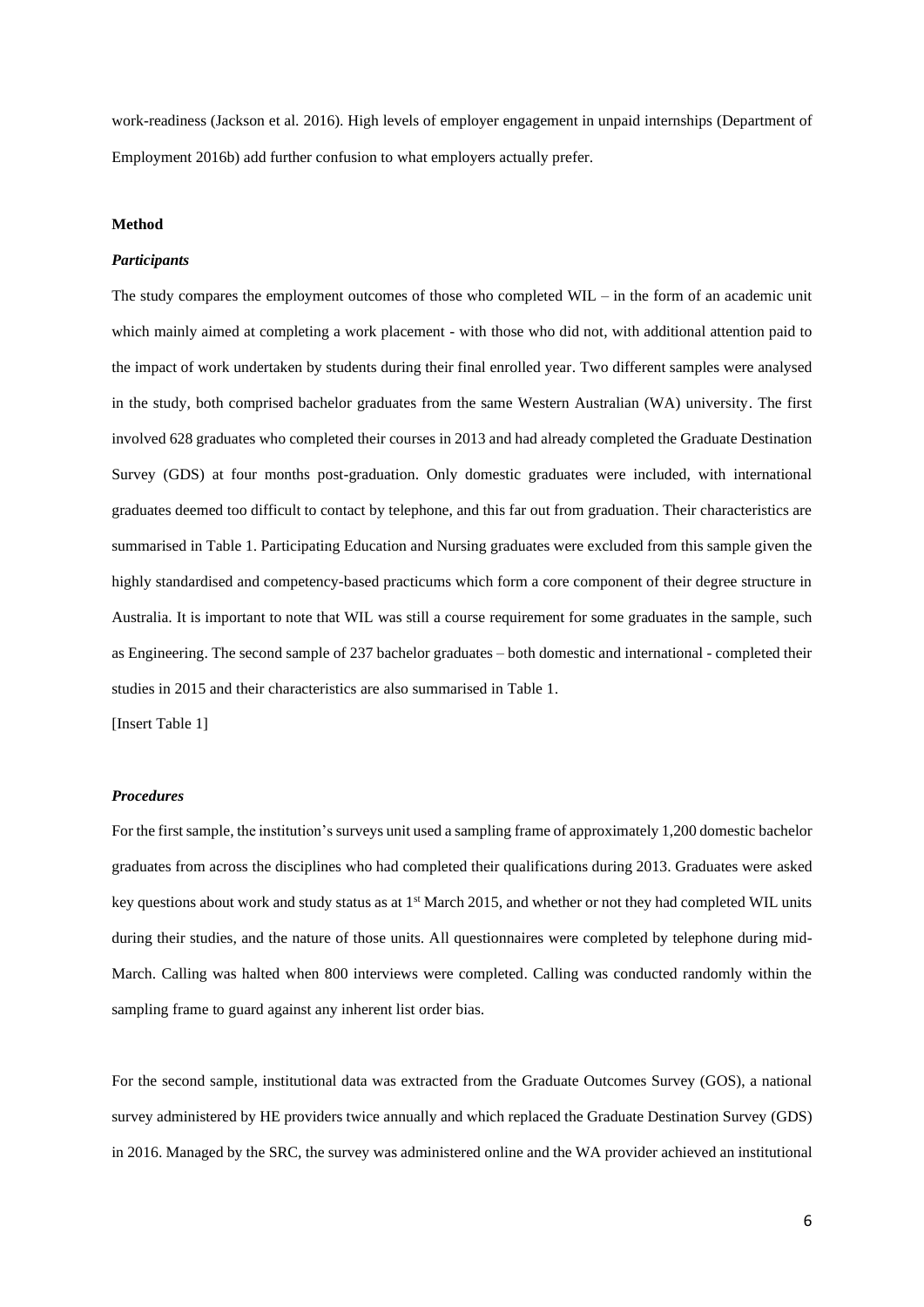response rate of 45.4%, aligning with other HE providers in Australia (SRC 2016a). For this second sample, students who had completed specific elective WIL units were identified from institutional records and were flagged as completing WIL within the graduate survey dataset. Only those graduates who had completed identical courses, but did not complete WIL, were retained in the sample for comparative purposes. The 12 elective WIL units were selected from a range of disciplines across the university on the basis of similarity in WIL program characteristics. These include the completion of a minimum of 100 hours of work experience in a workplace context relevant to their discipline during the academic semester. There was flexibility in structure with some placements completed in a block format and others over one or two days per week during the 13-week period. All incorporated key elements of quality WIL, such as integration of classroom and workplace learning through activities and assessments based on feedback and reflection. Students were required to volunteer for the elective WIL program and needed to demonstrate reasonable academic performance and sound work ethic in previous academic units.

#### *Measures*

#### *Employment*

For the first sample, respondents were asked questions on their work/study and job seeking status as at March 1st 2015 - as approximately 16-month-out graduates - in the same format as those they had previously answered when completing the GDS as four-month-out graduates. Respondents were asked if they were in FT work (35 hours per week or more), PT work (or had accepted an offer for either) or were not working. They were asked if they were seeking work and, if so, whether they sought full or PT employment. These enabled the calculation of AVAILFT1 – a variable which is used or can be easily derived in GDS/GOS - which categorises those graduates available for FT employment into either working FT or seeking FT employment. For the second sample, the GOS collects data on the employment and study activities of new graduates. Employment outcomes were measured, the same as the first sample, using AVAILFT1. It should be noted that GOS, unlike GDS, includes those studying on a FT basis in the calculation of AVAILFT1.

#### *Underemployment*

A range of measures were utilised to explore underemployment for samples one and two. In their review of literature examining underemployment, Scurry and Blenkinson (2011) assert that – among other things – a graduate may be defined as underemployed if 'they possess more formal education than their current job requires'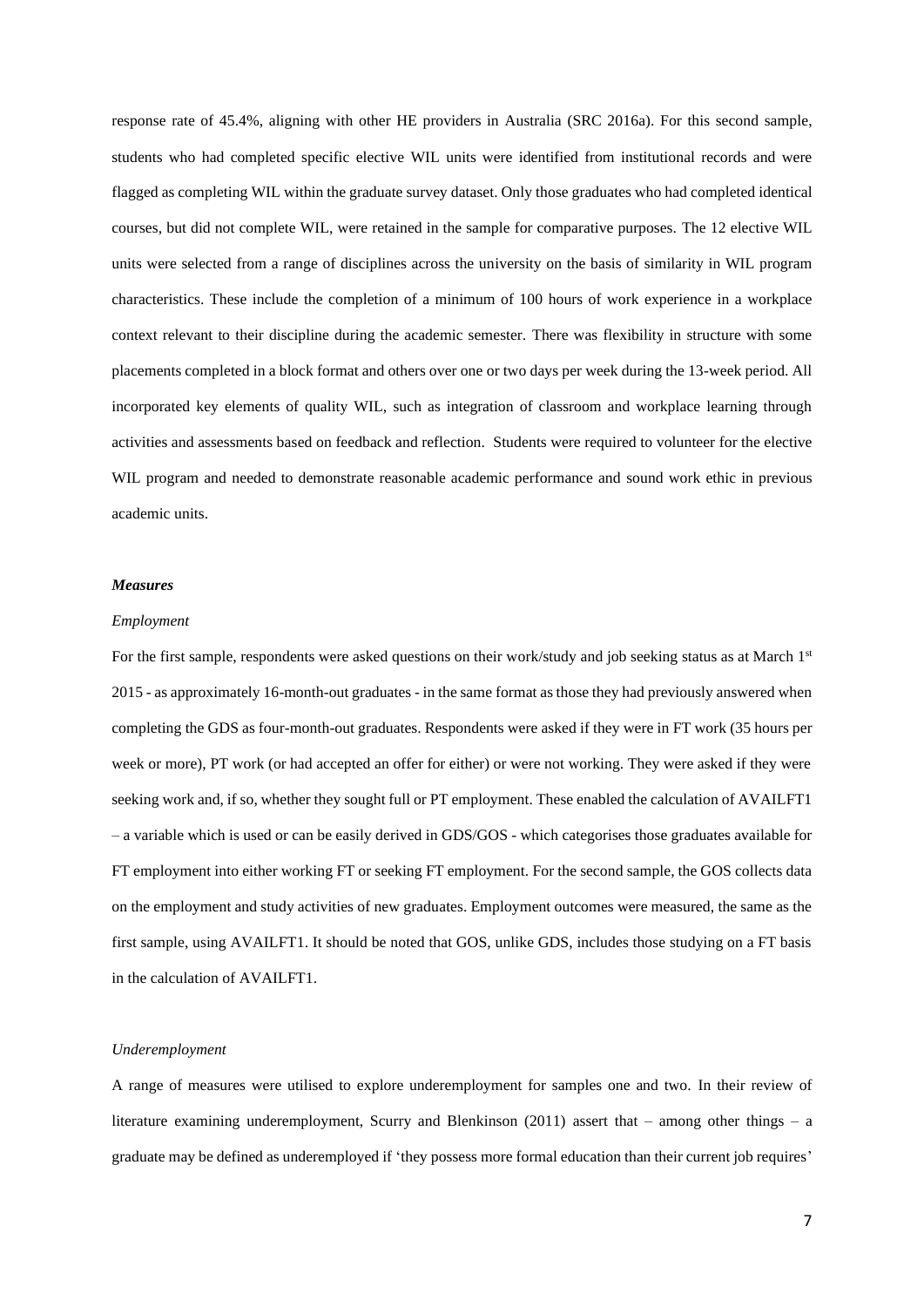(646). They acknowledge that the term underemployment is used interchangeably with over-education. In sample one, respondents were asked to rate, at both time points and on a five-point Likert scale, the importance of their degree qualification to their current job. The proportion responding 'required' or 'important' were combined to create a binary outcome variable of 1 and used as a proxy indicator of being employed at a graduate level. Graduates assigning ratings of lesser importance were classified as 0 and considered underemployed. While the use of degree qualification importance is used in other studies (see, for example, Li et al. 2016), it is focused on vertical job mismatch yet could also inadvertently capture horizontal mismatch, that where a graduate of one discipline is working in a different one. Interestingly, Scurry and Blenkinsop also classify horizontal mismatch as a form of underemployment if it is involuntary.

GOS introduced a more nuanced set of variables to measure underemployment which were utilised for the second sample. The Scale of Perceived Over-Qualification (SPOQ), developed and validated by Maynard, Joseph and Maynard (2006), comprises eight items - rated on a five-point Likert scale from strongly disagree to strongly agree. A composite measure was also derived (see SRC 2016b) and, in combination, these were used to determine the extent to which a respondent perceives themselves as over-qualified, equating to underemployment.

#### *Other*

For the first sample, excluding Nursing and Education graduates, respondents were asked if they had undertaken an academic unit mainly aimed at completing a work placement and whether this was compulsory for their course. Finally, students were asked to comment on any aspects of their degree program and general experience at the institution which were most useful for improving graduate employment outcomes and any barriers to enhancing their employability. Survey points were four to six months post-graduation – herein termed as four months – and 14 to 20 months, herein termed as 16 months. The measures used in both samples are summarised in Table 2. [Insert Table 2]

#### *Analysis*

Analysis was conducted using Excel and SPSS 23.0 and in two parts: examination of employment outcomes followed by underemployment.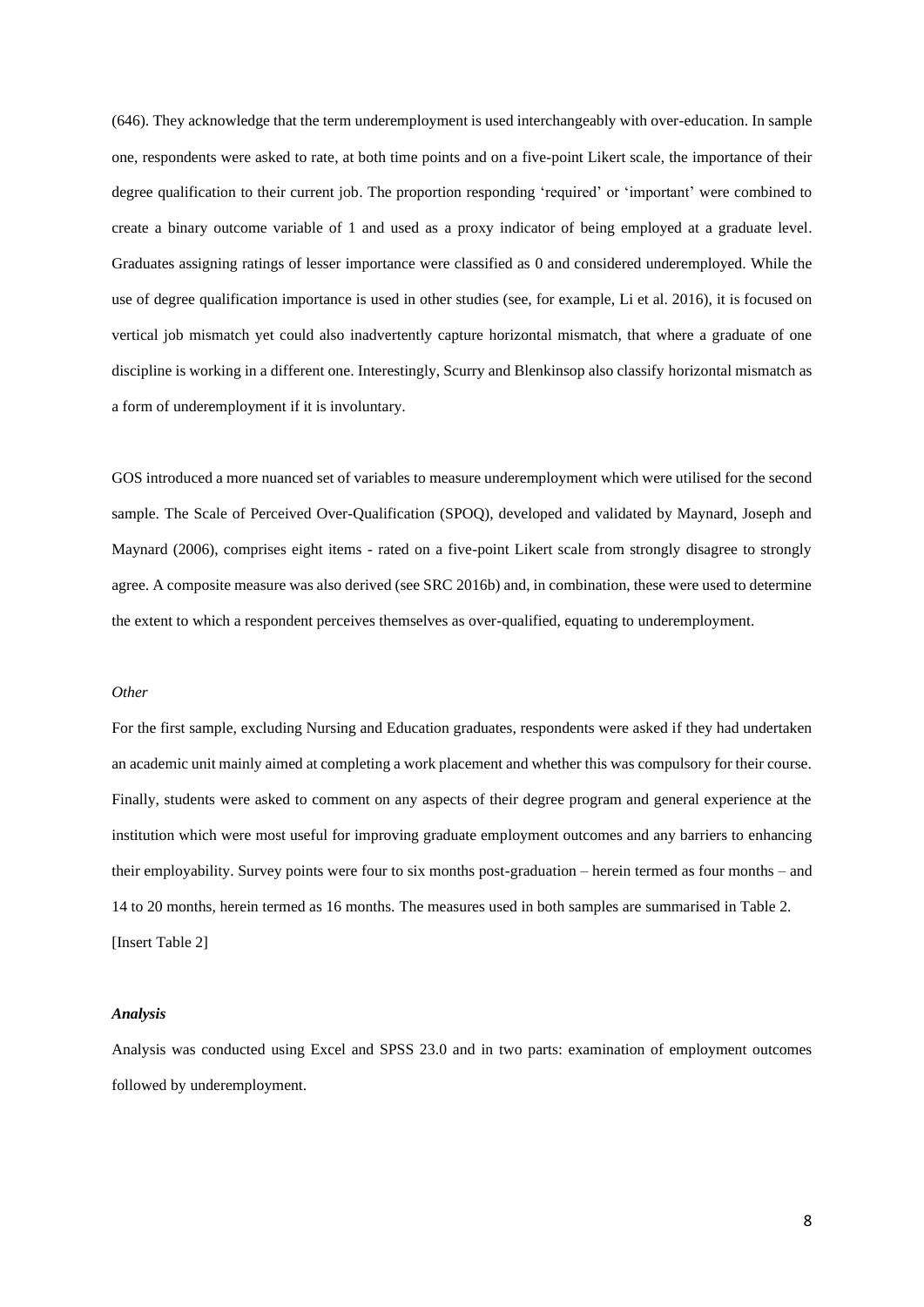#### *Employment*

First, an analysis of the employment outcomes of graduates available for FT employment in sample one (4 and 16 months post-graduation) and sample two (4 months post-graduation) was undertaken. Those who were unsure they had completed a work placement were removed from sample one, reducing it to 623. Variations in those who had obtained FT employment were then explored using binary logistic regression. The importance of WIL, paid employment, gender, age, discipline and citizenship (where possible) were examined. Predictor variables for logistic regression are presented in Table 1 with reference categories for categorical variables indicated by a (1). Information Technology (IT) was the base category for discipline, unpacked to create a set of binary dummy variables, and is indicated by an asterisk.

#### *Underemployment*

The incidence of underemployment was explored by analysing responses to questions about the importance of degree qualification to a graduate's current job. For the first sample, this was a single question (was your qualification 'required for or important to you job). For the second sample, a bank of eight questionnaire items collectively known as the 'Scale of Perceived Overqualification' (SPOQ) was used. There is growing acknowledgement that some graduates may genuinely choose to work on a PT basis (UK Commission for Employment and Skills 2016) and that PT working does not always indicate underemployment. To highlight any differences relating to this, analysis was conducted for those available and in FT employment and also for those currently in either full or PT work at the four and 16 month stages. Cross tabulations and chi-square analysis were used to explore any associations between underemployment and both the completion of a work placement and paid employment during the final year of study ( $\alpha$ =.05). For the second sample, a series of MANOVAs was conducted to examine variation in the SPOQ scale for gender, age, completion of WIL, discipline and citizenship.

#### *Inhibitors and enablers of employability and employment*

Thematic analysis and inductive coding at the individual response level, using the principles of qualitative research (Thomas 2006), was undertaken to identify any open responses which referred to the value of WIL – or paid employment – enhancing or hindering employability and employment prospects.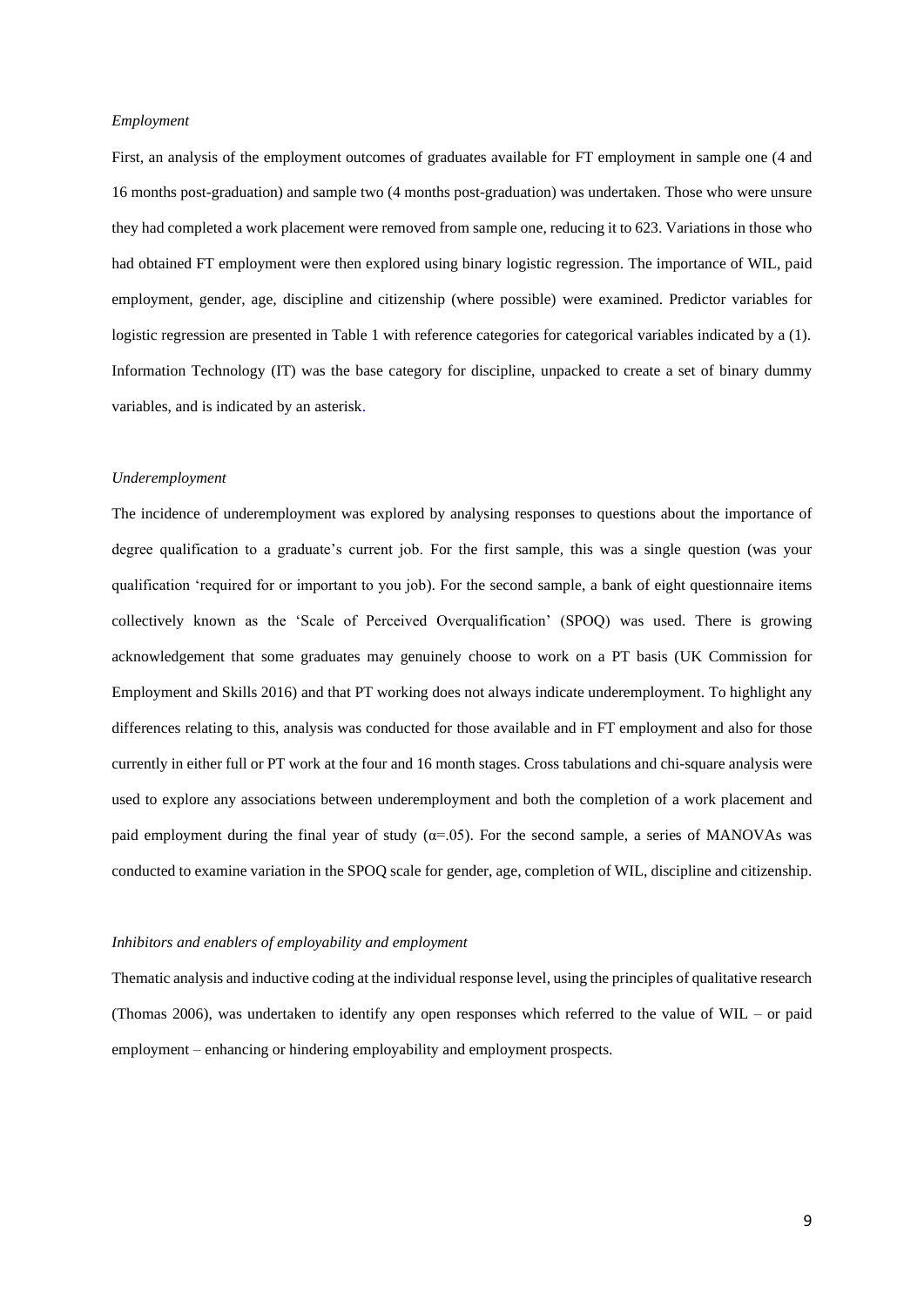#### **Results and discussion**

#### *Employment*

It is important to frame any analysis of FT graduate employment outcomes within the broader context to gauge whether variations may be attributed to environmental issues, rather than participation in WIL or paid employment in the final year of study. Data provided by GOS, and its predecessor the GDS, indicate that while there has been a significant fall in FT graduate employment since 2008, the percentage employed (70.9%) was identical for both 2013 and 2016 [the time of the second survey] with only a slight fall and rise in between (SRC, 2016a). Similarly, the employment-to-population ratio (the number of employed persons as a percentage of the civilian population aged 15 years and over) for Australia indicates very little difference between June 2013 (61.6%) and June 2017 (61.3%) (Australian Bureau of Statistics, 2017). This stability may allow us to more reliably make suggestions pertaining to the role of WIL or PT employment on any variability arising in employment outcomes.

# *Influence of WIL*

The employment outcomes of graduates in both sample one (*N*=623) and sample two (*N*=237) are presented in Table 3. Results for sample one indicate that, in the short-term, there is an improved FT employment outcome for those who reported completing a placement – 57.3% of those available for employment – than those who did not at 47.0%. The FT employment rate after 16 months for those who completed a placement in their course is essentially the same as for those who did not, with both groups at just below 75%. With less than one fifth of those reporting they had completed an elective placement, further comparison of compulsory versus non-compulsory placements is less reliable. Figures show, however, little difference in the proportion securing FT employment with the broader sample at both the four month (55.5%) and 16 month (75.4%) stages. Employment outcomes for sample two comprise the 237 graduates available for FT employment and whose course offered an elective work placement - and was undertaken by at least one GOS respondent. Results showed greater disparity in the proportion securing FT employment between those who completed a placement (65.2%) and those who did not (75.2%) than in the first sample.

[Insert Table 3]

Logistic regression coefficients for FT employment outcomes for those available for employment are presented in Table 4 for sample one's four and 16 month stages and sample two. Tolerance and Variance Inflation Factor (VIF) were within the recommended threshold values for all predictor variables (Hair et al. 2010). The six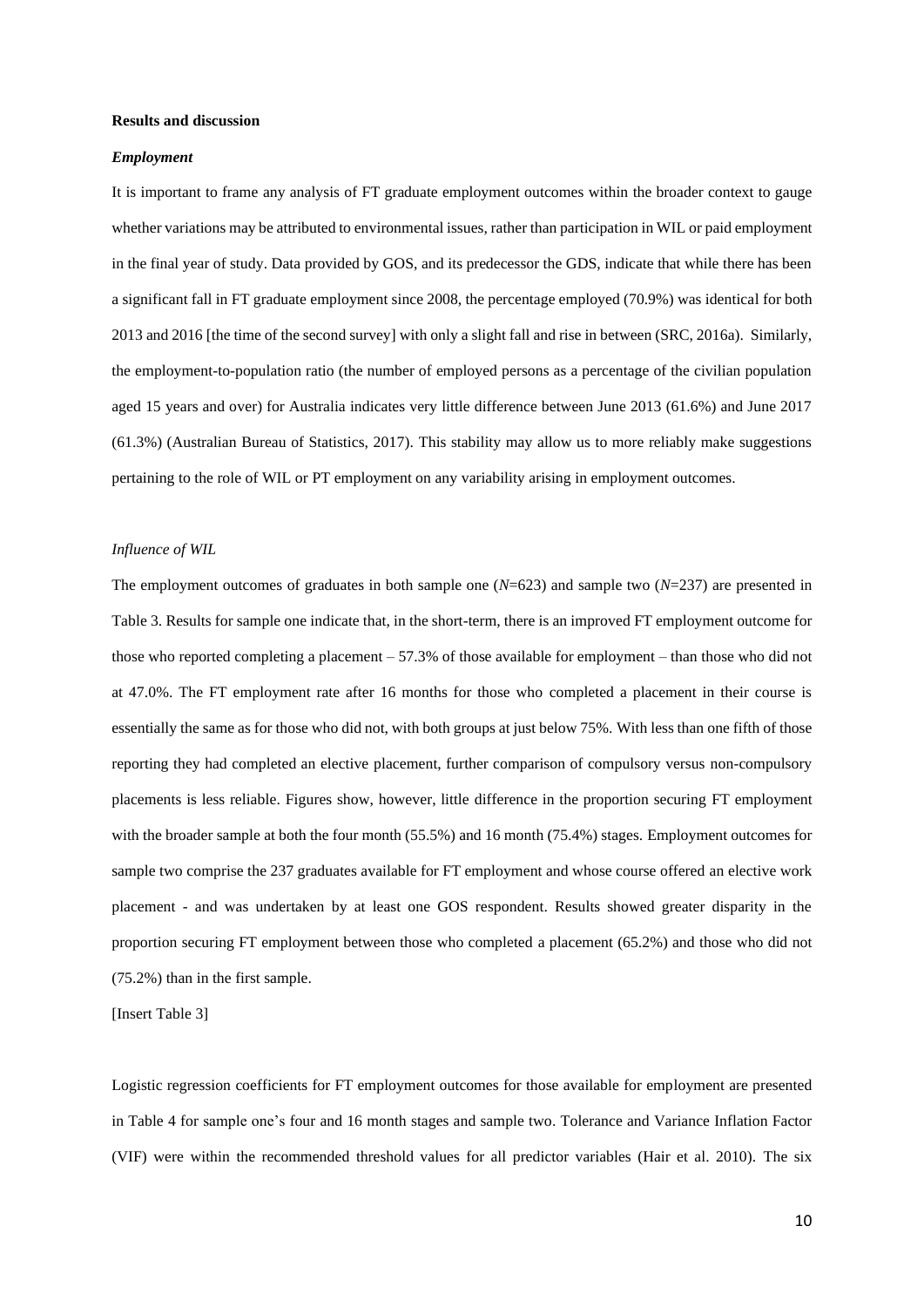graduates within 'Agriculture, Environmental and related studies' in sample two were, however, removed as their inclusion created an inflated standard error in the logistic regression analysis, indicative of multicollinearity (Hair et al. 2010). The Wald statistic, and the associated *p*-value, predict group membership and a negative *B* value means the variable decreases the predicted odds of obtaining FT employment with an opposite effect for a positive value. Significant regression coefficients are marked by asterisks. Exp(*B*), the exponentiated coefficient, with a value less than one denotes a negative effect on the odds of FT employment while values greater than one indicate that variable will make FT employment more likely to occur. The effect size for age is expected to be smaller given it is a continuous variable (Hair et al. 2010). The interaction effect for employment during final year of study and completion of a placement is presented as predictor one\*predictor two.

[Insert Table 4]

At the four month stage for sample one, correct predictions were 71.6% for those employed FT and 53.7% for those seeking employment, with 62.8% of all cases being classified correctly. At 16 months post-graduation, correct predictions were 62.0% for those employed FT and 70.4% for those seeking employment, with 68.2% of all cases being classified correctly. For sample two, 65.7% of cases were correctly predicted for those employed FT and 53.7% for those seeking employment, with 62.3% of all cases being classified correctly. The insignificant logistic regression coefficients indicate that completing a work placement does not clearly increase the likelihood of FT employment in either the short or long-term, aligning with other studies which have not produced consistent, empirical evidence to support the widely-held assumption of WIL producing more favourable employment outcomes (see, for example, Peters et al. 2014; Wilton 2012). Wilton, in his analysis of employment outcomes among graduates four years since graduation, conjectured that the benefits of WIL are less clearly evident over time. This first sample, despite the lack of a statistically significant short term effect, provides some support to Wilton's suggestion.

## *Influence of work in final year of study*

For sample one, when measured at the four month stage, of those who had worked during their final study year, and were available for FT work (*N*=272), the FT employment rate was 58.1% , compared with just 18.6% of those who did not work in their final year. At the 16 month stage, 78.5% of those who worked attained FT employment compared with 51.6% of those who did not report such work. There was a strong increase in predicted odds for securing FT employment for those working during the final year of studies. Graduates at the four month stage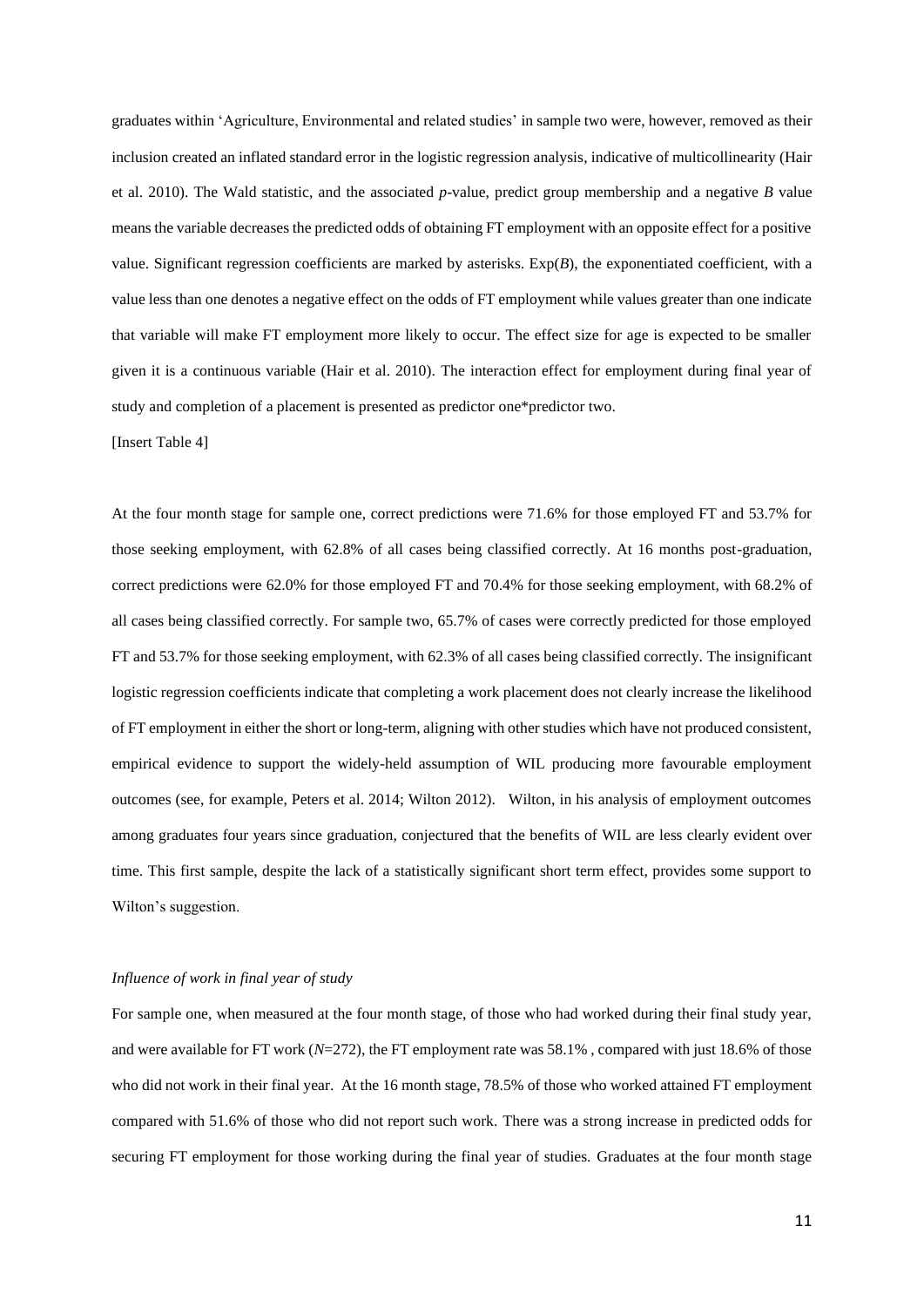were almost six times more likely to attain employment although this positive effect fell to a three times greater likelihood at the 16 month stage. It is not possible to provide data on the employment outcomes of those working during their final year of study in sample two as this variable is not included in the GOS.

The importance of paid work resonates with earlier studies and the 'washing out' effect over time may represent those who did not work during their studies 'catching up' through establishing professional networks and adding relevant experience to their résumé portfolio. Also, the strong effect in the short-term is likely to be inflated by those who worked in their final year simply remaining with their current employer at the four month postgraduation stage. Further analysis shows that of the 158 graduates who secured FT employment and worked in their final year of study, just over half were still with the same employer at four months. Logistic regression results show no interacting effect between completing a placement and being in paid employment during the final year of study.

# *Other variations*

Sample one and two results indicate there were no gender effects for FT employment in either the short or longer term, aligning with Jackson's (2014) exploration of the determinants of short-term graduate employment outcomes. Karmel and Carroll (2016) also found any differences between FT employment among males and females of only small magnitude. Other studies, however, have found males tend to enjoy higher salaries and better long-term job prospects (Coates and Edwards 2011). Regarding age, there were no reported variations in either sample in the short term yet some evidence of improved outcomes among mature graduates in the longer term 16 month measures (*p*=.066). This contrasts with Wilton (2012) who detected the reverse effect. The only significant difference by discipline in both the short and long-term across the two samples was in Science  $(p=0.059)$ . For these graduates, the odds of achieving FT employment at the 16 month time point were significantly lower than graduates from IT.

## *Underemployment*

Approximately one half of the graduates in FT employment at both the four and 16 month stages in sample one believed their degree qualification was either required or important to their role, the remaining half considered underemployed for the purpose of this study. For sample two, utilising the SPOQ scale, 52.2% of graduates were classified as underemployed.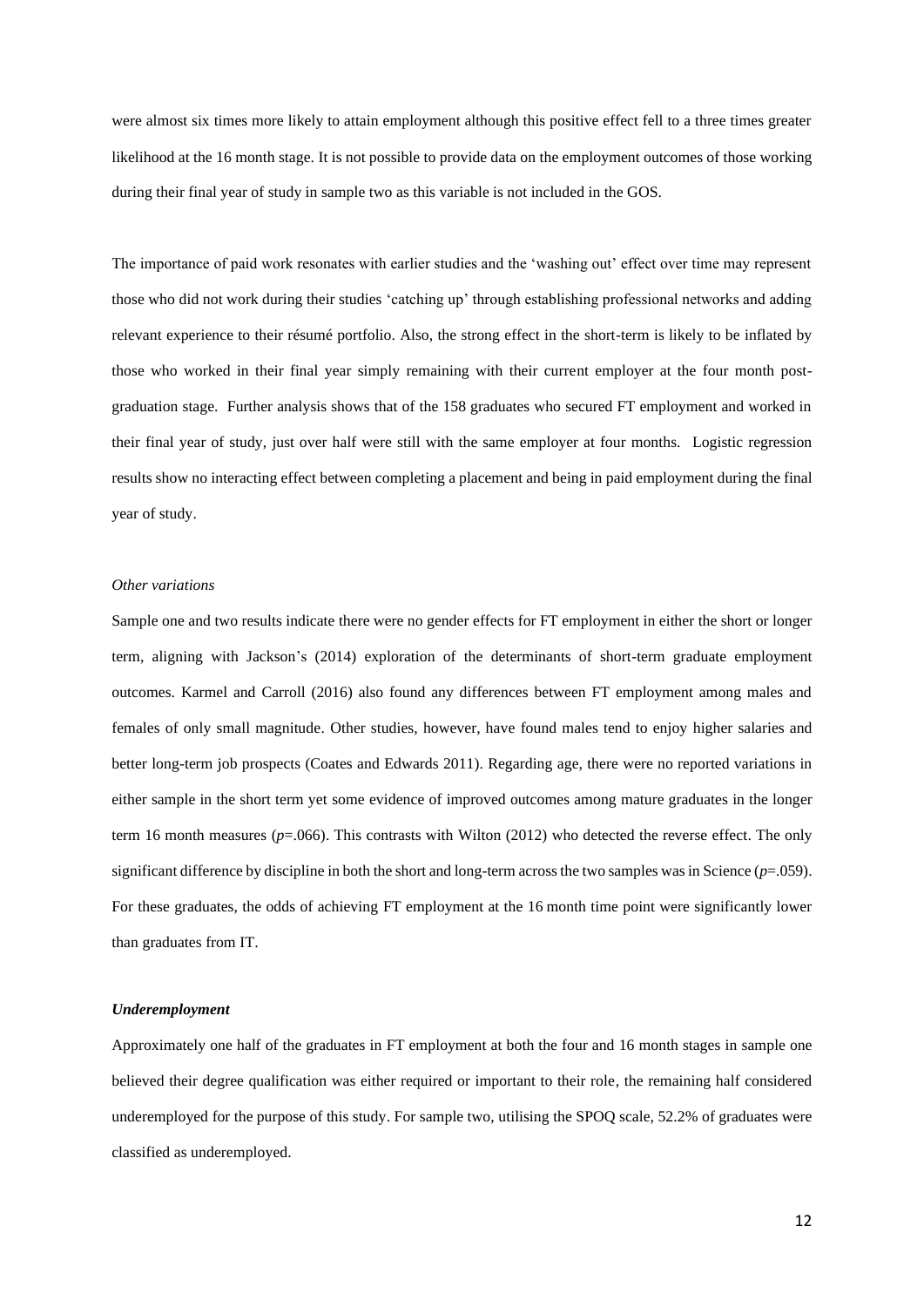#### *Influence of WIL*

Table 5 summarises the importance of degree qualification to graduates in sample one by the completion of a work placement and whether they undertook paid work in their final year of study. Results are presented both for those available for and in FT employment and those currently working on a PT or FT basis. There was a more notable impact of completing a placement on underemployment, in alignment with Nunley et al.'s (2016) USbased study. For sample one, 77% of graduates in FT employment at the four month stage who had completed a placement rated their qualification as required or important to their current role, compared with 46% for those who had not. At 16 months, 71% who had completed a placement rating their qualification as relevant compared with 52% who did not.

Including PT workers, at the four month stage, 55% who had completed a placement rated their qualification as required/important in comparison with 29% who had not. At 16 months, 62.3% who had completed a placement considered their degree relevant to their current role, in comparison with 50.3% who did not. The impact of the work placement for FT workers is clearly visible both in the short-term,  $\chi^2(4, N = 163) = 22.000, p = .000,$  and long-term,  $\chi^2$  (3,  $N = 287$ ) = 18.602,  $p=0.00$ , with those completing a placement recording significantly higher levels of graduate-level employment than those that did not. Although the disparity in ratings between those who did and did not complete a placement lessened in the long term, the placement effect appears more profound for those working FT. When PT workers are included at both time points, a higher proportion of graduates declared their degree as not important to their current role, providing some support for perception that part-time roles are of a lesser quality (see, for example, Kauhanen and Nätti 2015).

[Insert Table 5]

For sample two, the mean and standard deviation for each of the eight items relating to over-qualification, equating to underemployment, are presented in Table 6 for graduates who did and did not complete a placement. The means are lower for all eight items for those who completed a placement, with the exception of the fourth item which is reverse coded and thus a favourable result. The percentage that strongly agreed or agreed with the items are also lower across the board for those who completed a placement. With the exception of the fourth item, this suggests those who completed a placement consider themselves to be over-qualified relatively less than those who did not. While ratings are still higher than one might wish, it is important to remember that the survey was completed only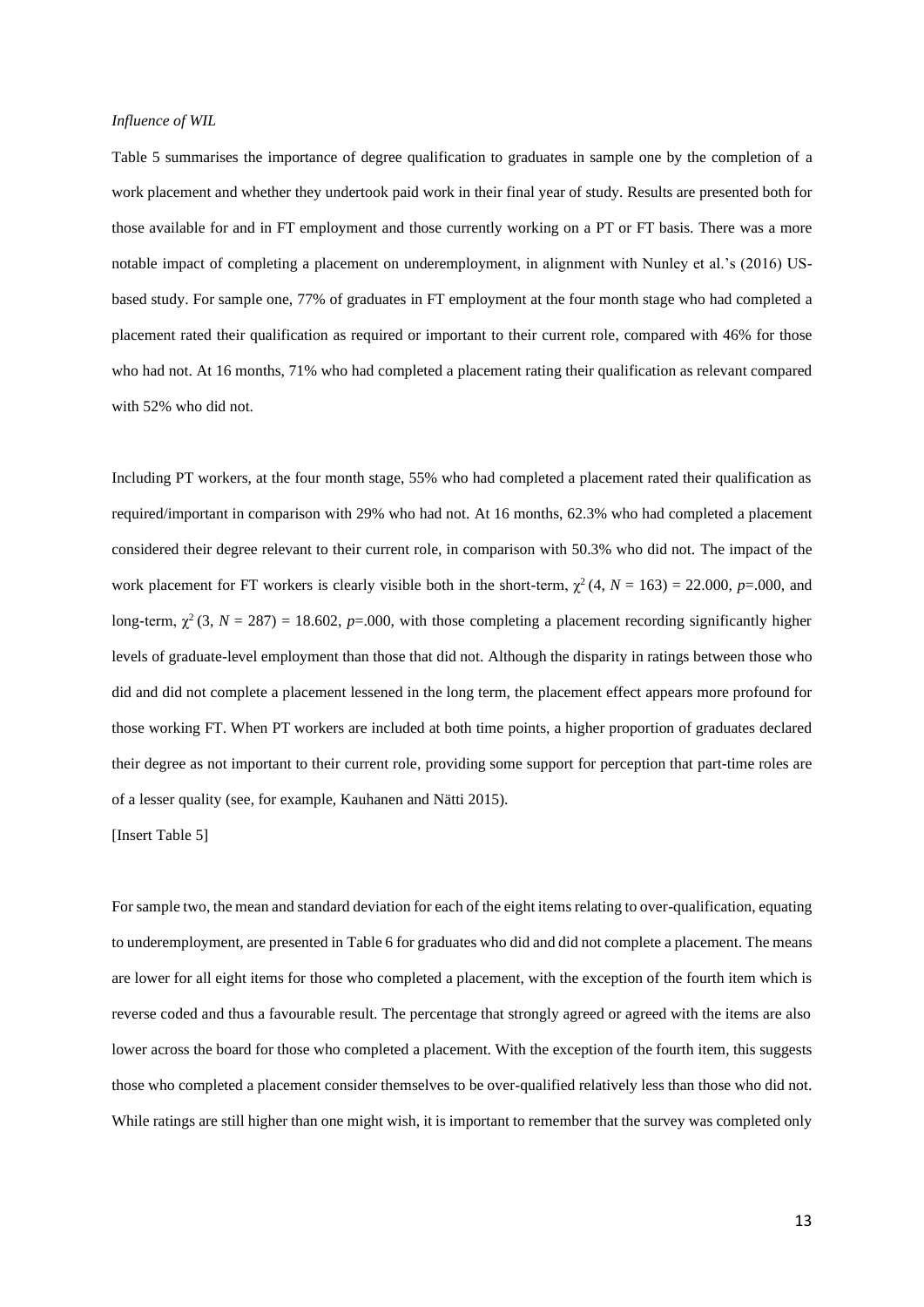four months post-graduation and when graduates may still be settling into roles or earning supervisor respect to work autonomously and take on additional responsibility.

[Insert Table 6]

Derived as a scaled score from these eight items (with averages over 3.5 defined as 'perceived to be overqualified'), 46.2% of those working FT who did not complete a placement perceived themselves as overqualified for their current role in comparison with 34.1% who did. Including both PT and FT workers, 54.7% who did not complete a placement perceived themselves as overqualified for their current role compared with 47.4% who did. This adds support for the value of undertaking a work placement in helping graduates to secure relevant and quality employment which utilises their qualification. Findings again highlight a greater incidence of underemployment among graduates working on a PT basis. A MANOVA was conducted  $(\alpha = .05)$  to detect any variation in the multiple SPOQ items for completion of a placement. A significant effect, however, was not reported for those working FT nor those working on a FT or PT basis.

Findings for the influence of work placement completion are, therefore, mixed. Sample one provides some support for Peters et al.'s (2014) study of 3340 Ontario graduates which found that 'employed graduates who participated in WIL were more likely to feel that they were appropriately qualified for their job, that their job was related to their long-term career goals and that their job was related to their studies' (6). Although lower incidence of underemployment among those who completed a placement is evident in the second sample, this was not significantly so. The results for the second sample, then, cannot provide strong counter evidence to that of Wilton's (2012) who found those who did not complete a work placement were proportionately more likely to be in higher level occupations and ones which utilised their degree qualification, highlight the need for further empirical review.

## *Influence of paid employment*

The benefit of paid employment during one's studies dissipates when considering its impact on relevant employment, rather than simply attaining a FT role. Referring to Table 5, for sample one at the four month stage, 60.6% of those who did work considered their degree qualification either a formal requirement or very important to their current role, compared with the 45.5% who did not work. There were no significant differences in underemployment for those who were employed in their final year of study although the results for importance of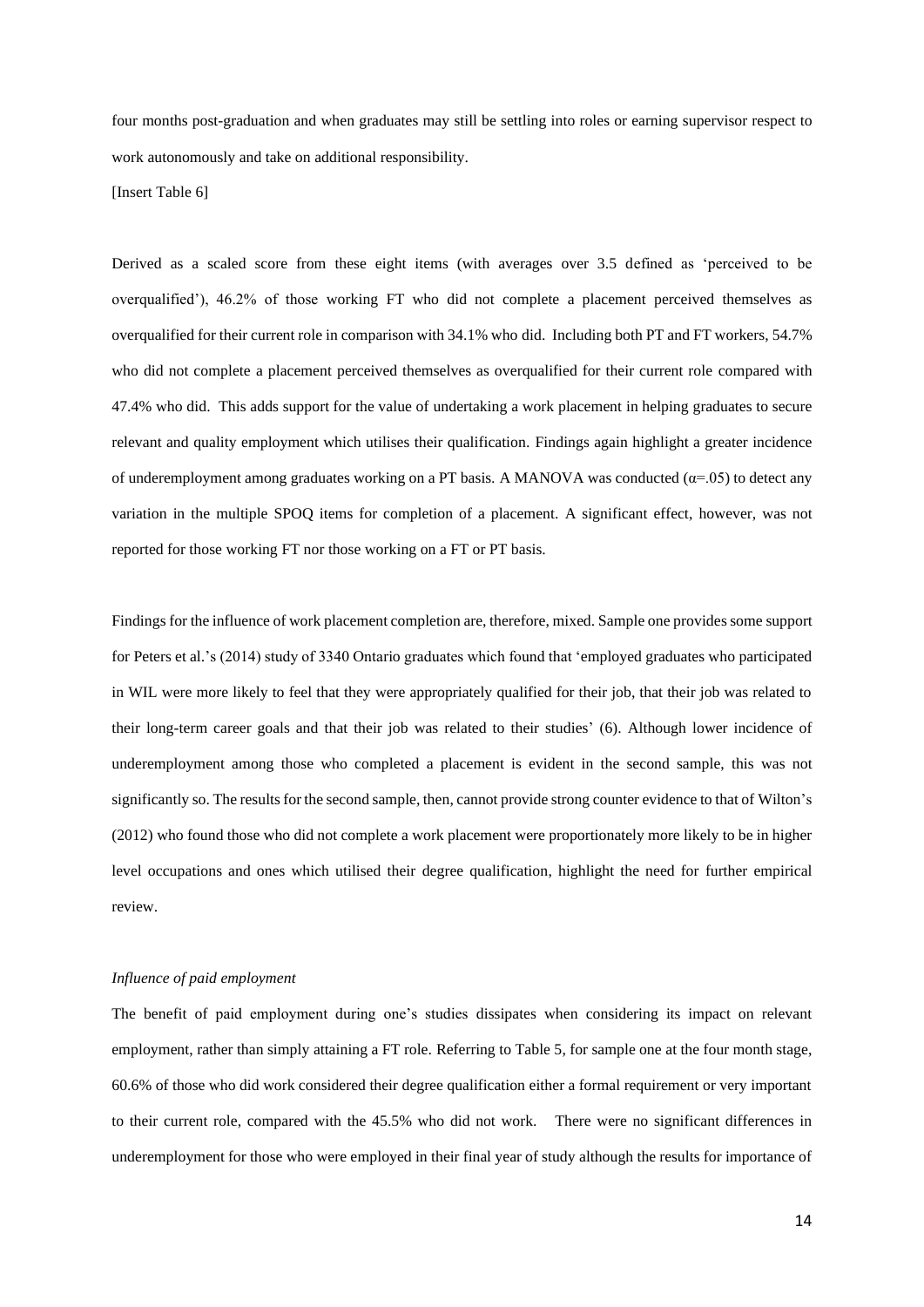qualification are more favourable for those did work. Further, 45.5% of those who did not work, compared with 25% who did, believed their degree was of no importance to their current job. At the 16 month stage, the effect of paid employment is slightly more apparent,  $\chi^2$  (3, *N* = 287) = 8.448, *p*=.038, with 62.0% of those who worked stating their current role was either formally required or very important in comparison with 43.8% who did not work.

#### *Variations in underemployment*

A series of MANOVAs was conducted ( $\alpha$ =.05) to detect any variation in the multiple SPOO items for gender, age, discipline and citizenship. First, for those in FT employment, no significant effects were recorded. For graduates working on either a FT or PT basis, a significant result was recorded only for discipline,  $\lambda = 805$ ,  $F(24)$ ,  $496.553$ )=1.606,  $p=0.035$ , partial  $\eta^2$ =.070. Univariate analysis produced significant results for all SPOQ items (*p* < .01), excluding the fourth item relating to the utilisation of previous training. Post-hoc analysis indicates that Society and Culture performed consistently weakly. Other than the fourth item, graduates in this discipline achieved significantly higher ratings and were over-educated compared with either or both IT and Management and Commerce. The absence of a gender effect contrasts with Karmel and Carroll (2016) who found males secured better quality jobs than females.

# *Inhibitors and enablers of employability and employment*

Student responses to identifying enhancers and inhibitors in their courses for their employment prospects and employability were analysed to detect specific references to WIL. Of the 623 graduates, 135 specifically referred to the value of their work placement and there were six underlying themes to how graduates felt the work placement was useful. First, one quarter of respondents felt the practical experience gave them a stronger chance in job applications and improved their confidence in the labour market, particularly due to good references from their host employer. Second, also related to employment prospects, 15% stated their placement directly resulted in paid employment. Third, one fifth found the placement helped develop their professional networks which enhanced their future employment prospects. Shifting the focus more towards enhancing their employability rather than specific job outcomes, 15% stated the placement experience provided them with valuable insight into their intended profession and industry. Greater clarity on the expectations and requirements of the different roles within their field helped them understand their career goals and better identify which pathway to pursue. Fifth, 17% felt the placement enhanced their confidence and developed their non-technical skills and/or technical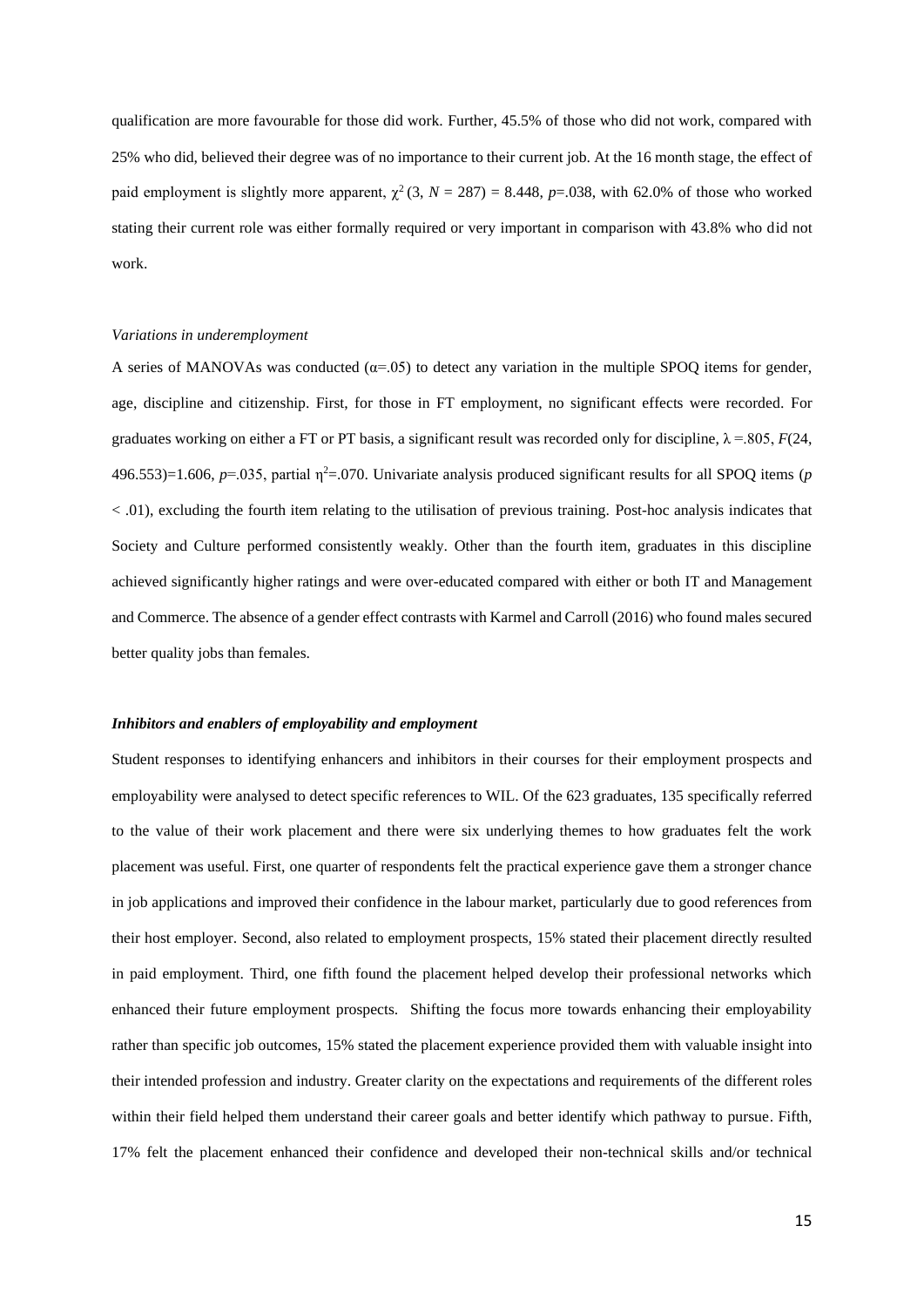expertise through the opportunity to practice and apply theory in a professional setting. Finally, the remaining 8% of students stated the work placement was useful but did not embellish in what way.

A further 20 respondents spoke of the usefulness of non-placement WIL initiatives within their course – such as simulations and industry-based projects – and the benefits replicated some of the themes identified by graduates who completed placements. These included enhanced understanding of how their profession operated and skill development through the practical application of disciplinary knowledge and skills. Usefulness was therefore focused on improving individual employability rather than increased chances of job attainment due to gaining practical experience; professional networking, and securing a job through an industry partner. Findings gave a sense that educators need to concentrate on improving the networking aspects of less traditional WIL offerings to better align with the benefits offered work placements.

In regard to barriers which graduates felt inhibited the development of their employability and/or employment prospects, there was an overwhelming belief among respondents that inclusion of more work placements in their course would have assisted them. Almost 30% of the 623 graduates advocated either expanding current placement offerings or introducing work placements into their course. These graduates felt undertaking a placement, or more placements, would provide them with the practical experience they needed to secure employment as this was a high priority among graduate employers. Respondents believed that experience was critical to getting a foot in the door in a highly competitive graduate labour market as it enabled them to interact with potential employers and practice applying their skills and knowledge in a professional setting.

Findings support evidence of the importance attributed to gaining relevant work experience (see, for example, Messum et al. 2017) and the imbalance in student demand for work placements and the pool of placement opportunities (Department of Industry 2014). Findings affirm and add impetus to the need to drive and implement initiatives to increase employer engagement in WIL and upscale WIL offerings to increase student engagement with employers. Interestingly, of the 446 students who did not directly identify the lack of work placement opportunity as a barrier to enhancing employability, there was an overwhelming focus among their responses on the need for courses to offer more networking opportunities and connection with local employers to enhance employability and improve employment prospects. These students noted the weak graduate labour market and economic circumstances and felt it was more about 'who you know' then 'what you know' to currently secure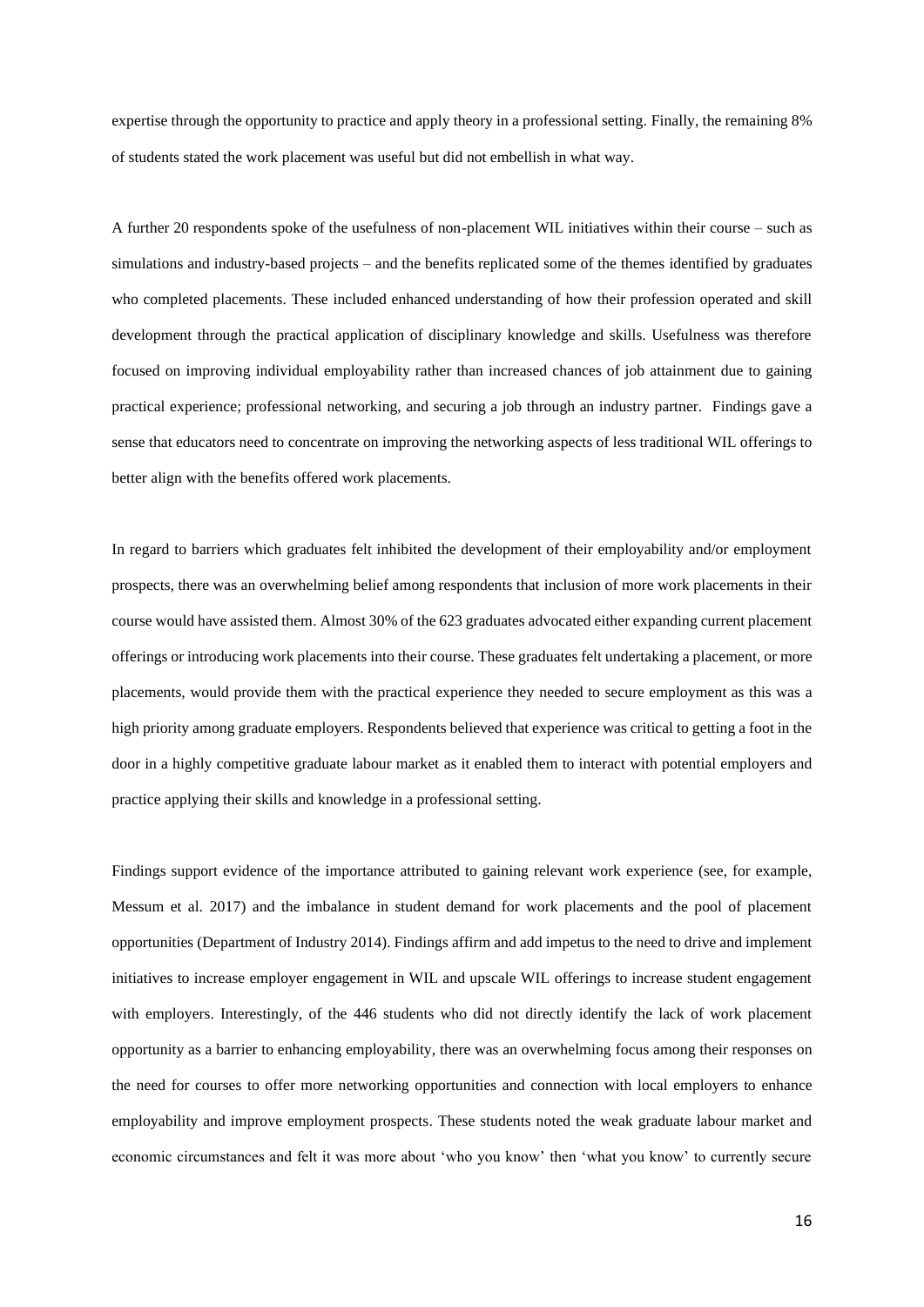employment. This, again, highlights the need to ensure that non-placement WIL not only offers an authentic learning experience but also enables participating students to establish professional networks during their experience.

#### **Conclusions and implications**

Findings in the two samples are mixed, but overall they do not indicate that graduates who reported completing a placement unit experience better FT employment rates than those who did not. Employment during the final year of study, however, considerably increased the likelihood of attaining FT employment in both the short and longterm although this may, in the shorter term at least, be attributed to new graduates simply remaining with the same employer after their studies. There appeared to be no difference in the influence of placement completion on employment outcomes with respect to whether or not a graduate worked in their final year. The more favourable influence of paid work, rather than WIL, on employment outcomes is perhaps surprising. It contradicts Nunley et al.'s (2016) findings that graduate employers favour relevant work experience given employment during studies may not always be relevant to a student's intended career. Perhaps student initiative and motivation to successfully secure and undertake paid employment carries more weight on graduate résumés than participation in an experience organised through the student's institution? More favourable employment outcomes among participants in sandwich degree (Brooks and Youngson 2016) and cooperative education programs (Ferguson and Wang 2014) may also suggest that implementing lengthier periods in industry could be more helpful with obtaining employment.

Findings in this study support others who question the widely-held belief that undertaking WIL will result in more favourable employment outcomes (Kinash et al. 2016; Yackee, 2015). They confirm that universities should not consider WIL to be their 'silver bullet' for improving an institution's position in FT employment league tables. It is important that stakeholders move beyond defining graduate success as the metric of attaining FT employment, particularly given the rise in portfolio careers, and recognise WIL's capabilities in enhancing graduate preparedness for success in the contemporary world of work, through improved non-technical skills, professional networking and exposure to the expectations and requirements of their intended career pathway. These alone substantiate the need for relevant stakeholders to collaborate, resource and drive the National Strategy for WIL (Universities Australia et al. 2015), irrespective of FT employment outcomes.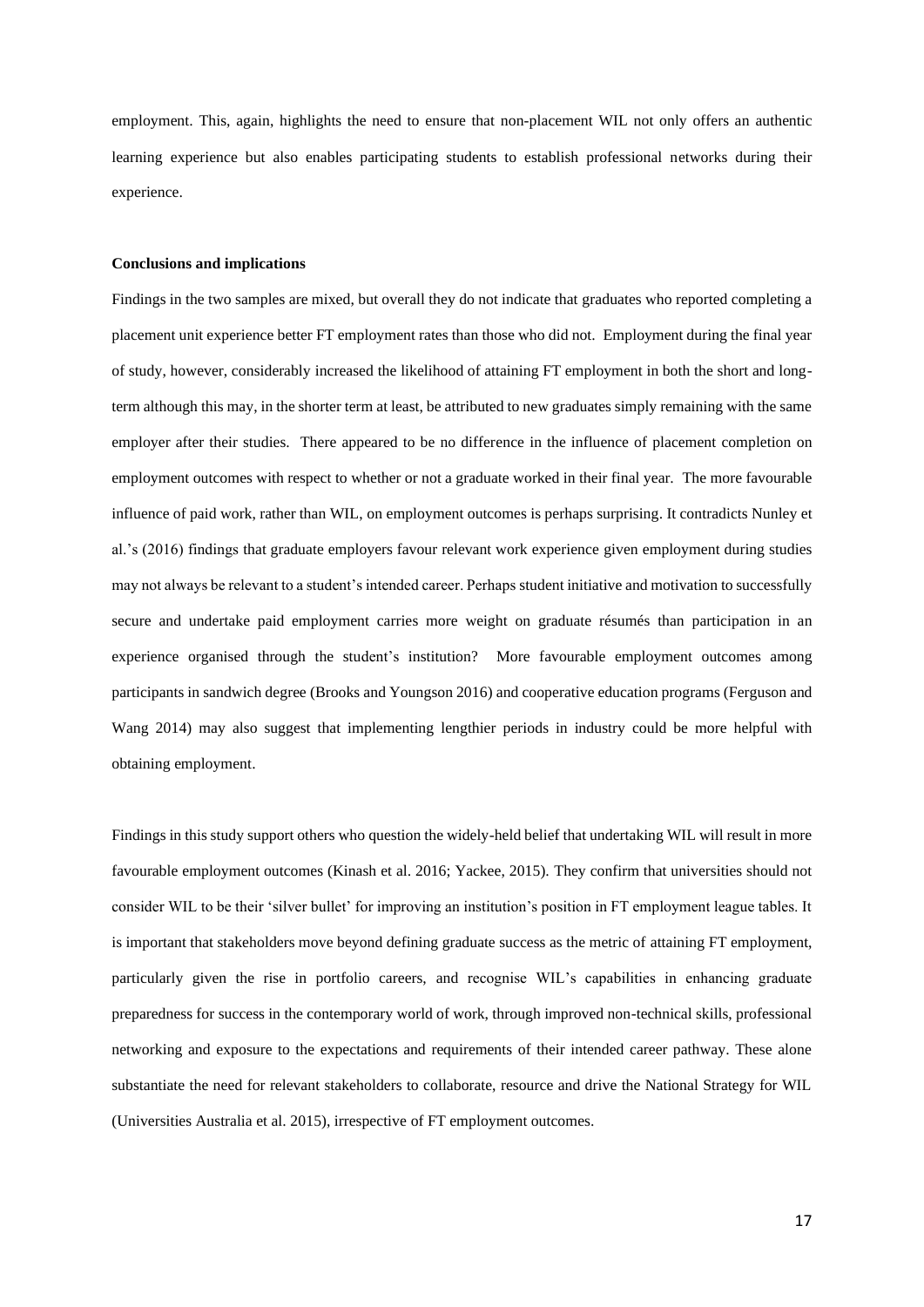In relation to underemployment, there was a more notable difference among graduates who completed a work placement with some findings suggesting they were more likely to achieve relevant, quality employment. This may be evidence of WIL's documented impact on career self-management and professional identity development, giving students and graduates a clearer sense of purpose and direction, thus empowering them to achieve their self-defined goals of career success in a more timely and efficient manner than those who lacked exposure to established professionals in their field. Alternatively, as asserted by Nunley et al. (2016), it may signal superior productivity to future employers. The mixed evidence, however, for the impact of placement completion on underemployment could indicate mediating effects of other extra-curricular, co-curricular or curricular activities or interventions intended to enhance employability, such as volunteering, study tours, career self-management interventions and skill development programs. Individual differences in personal circumstances, mobility, and academic success may also have prevented a clear and consistent finding with respect to completing work placements and underemployment. Given the lack of data on the relevance of work undertaken during the final year of study, it is not possible to separate and measure the benefits of demonstrating commitment to (any) paid employment from those gained from a career-relevant experience with exposure to seasoned professionals, an important area requiring empirical review.

There was no evidence that participating in paid employment during the final year would assist in securing relevant, graduate-level employment in the short-term yet some evidence of a positive effect in the long-term. This trend may represent the transition of graduates who initially remained with their employer during studies to an employer offering more desirable work and who valued their commitment and work ethic demonstrated by a history of regular, paid employment. A worker's ability to retain employment for a particular length of time may be of increasing concern given the high mobility levels and a lack of reported loyalty among younger generations. The impact, however, of periods of unemployment has been reported as bearing no influence on the decisions of graduate recruiters (see Nunley et al. 2016).

Males and females fared equally well in the labour market in relation to both employment and underemployment. More mature graduates appeared to secure better FT employment outcomes in the longer term yet performed similarly to their younger counterparts in respect to underemployment. Using IT graduates as a basis for comparison, there was little difference in FT employment outcomes across the disciplines other than for Science who were disadvantaged in the longer term. Relatively weak performance by Science graduates was also noted in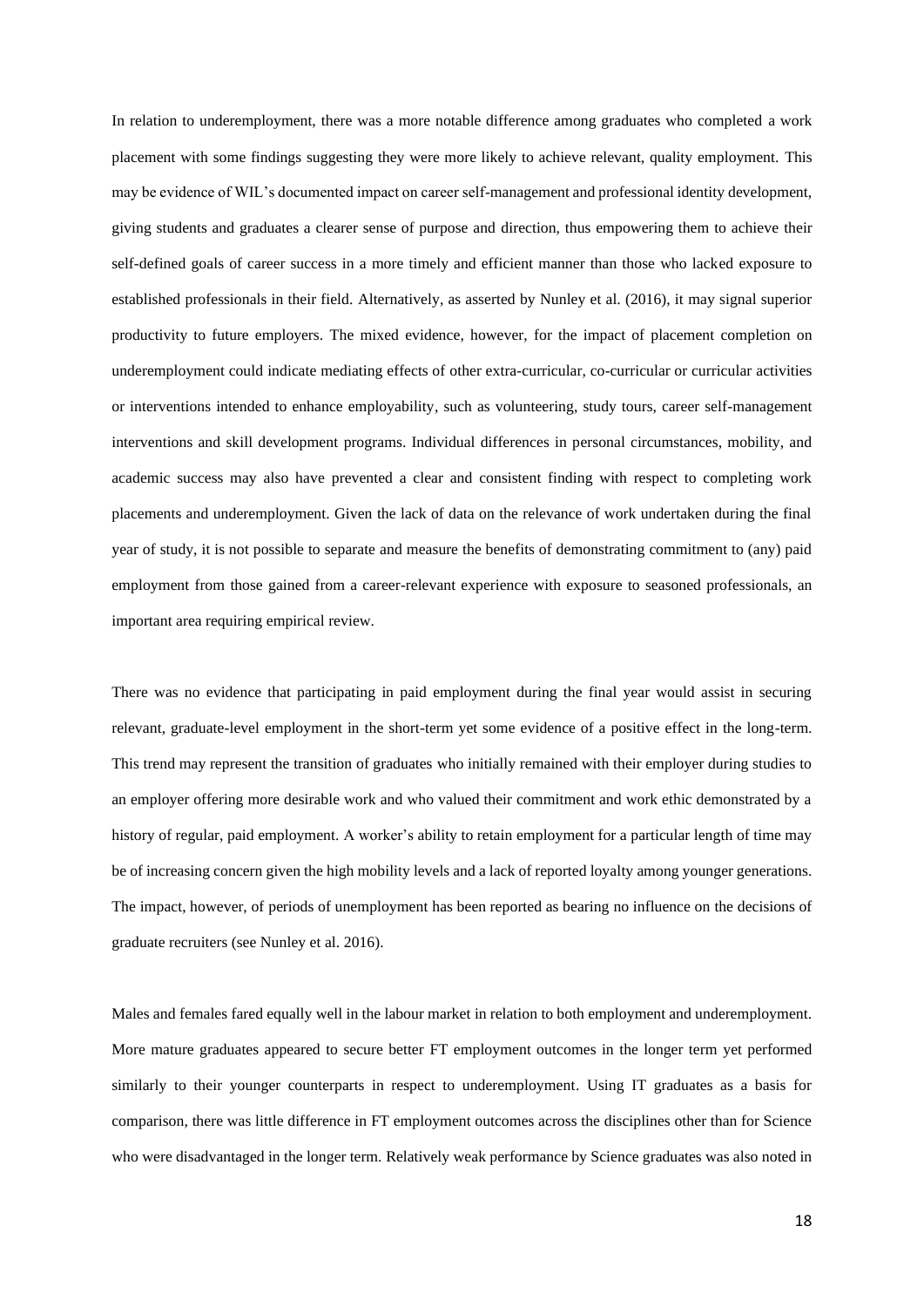Coates and Edwards (2011) longitudinal study of Australian graduate employment outcomes. Graduates of the Society and Culture discipline grouping experienced significantly higher levels of underemployment than all others. This prompts a review of interventions initiatives available for students to develop their skills in career self-management – including strategies for seeking quality employment and developing professional networking capabilities – in addition to the workplace relevance of program offerings.

To date, there has been significant focus on supply-side employability strategies with industry declaring their needs for employable graduates through the prioritisation of certain employability skills and HE providers responding through developing and embedding graduate attribute frameworks. Perhaps a similar pattern will occur with employers now insisting on relevant work experience as a key selection criterion and universities duly responding with embedding WIL throughout courses with less traditional WIL models. Will, however, graduate employers simply continue to raise the bar on what is required and put more pressure on graduates (and HE providers) on the level and nature of required experience, and other selection criteria, to secure employment?

Without adequately resourcing sustainable and scalable models of WIL, continued calls for practical experience may augment the continued growth of unpaid internships which can be both illegal and enhance inequalities among already disadvantaged groups who are often unable to participate (Department of Employment 2016b). It is therefore critical that employers collaborate with HE providers, and their students, on supporting WIL opportunities to appropriately prepare new graduates not only for their individual outcomes but for successful innovation, global competitiveness and strong economic performance. Employers must clarify precisely which outcomes they expect from practical experience during the degree program and support students through paid employment or formal WIL programs. In North America, for example, cooperative education is integral to industry operations with significant numbers of students regularly interchanging between campus-based and industry-based learning during their studies.

Defying logic in a highly competitive graduate labour market and rising underemployment, there remain reported skill gaps among graduates (Tymon 2013; UK Commission for Employment and Skills 2016) and evidence that employers would be willing to employ more graduates if they were appropriately skilled (GCA 2016). Some interpret this as the need for HE providers to review their strategies for making graduates more employable, including what is taught, teaching methodologies and how student outcomes are measured (see Kinash 2016).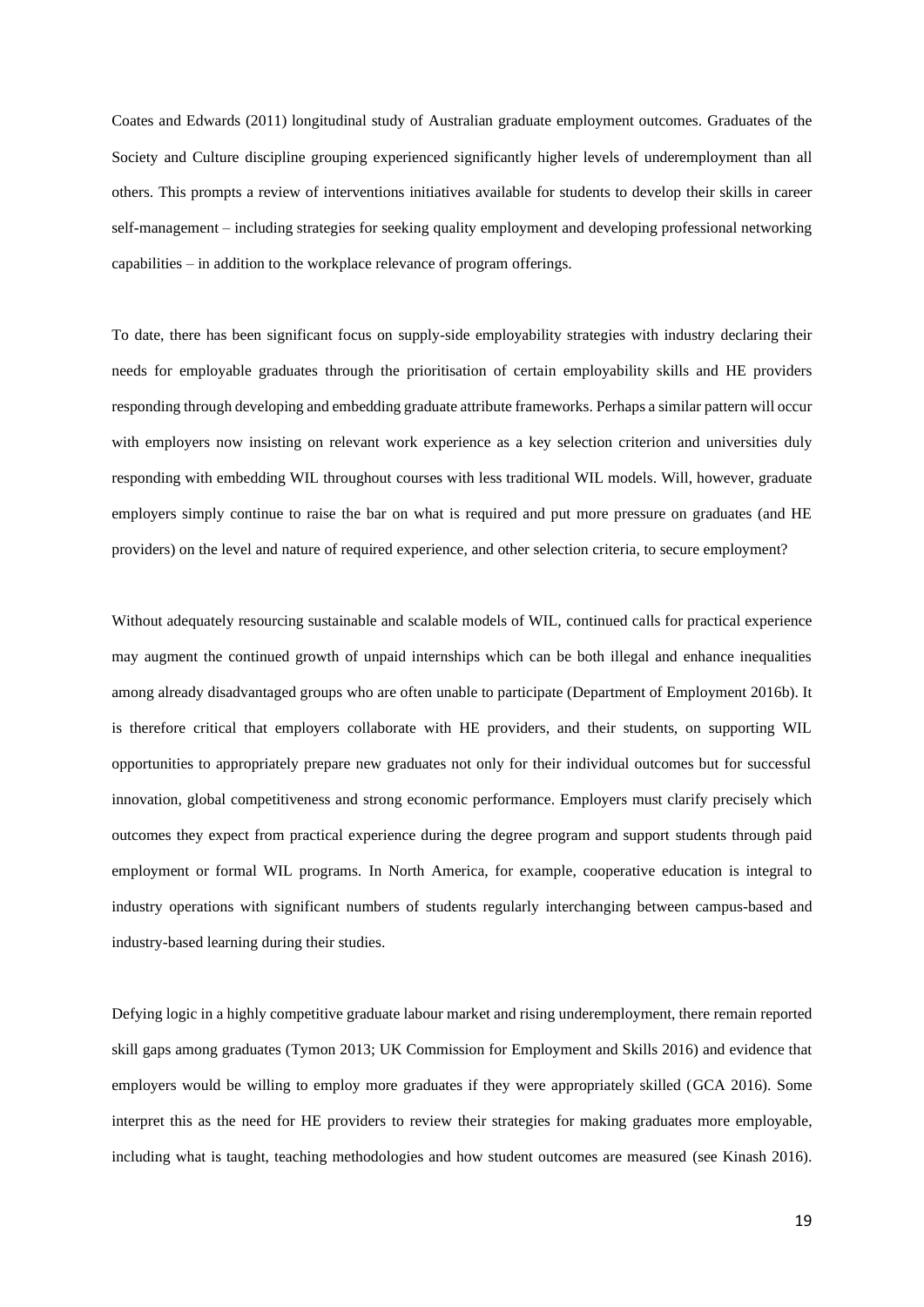Other strategies to improve skills mismatch may include educating graduates on the importance of labour mobility; improving the quality of graduate recruitment and selection strategies; provision of career guidance within HE which is aligned with contemporary roles and working practices; and providing government incentives for employer-based training for new graduates (see World Economic Forum 2014). We must not, however, ignore the demand side of the graduate labour market with attention to strategies to better accommodate the growing number of graduates due to widening participation policies. This could involve changing perceptions of what are traditional graduate roles, such as a greater presence in retail management, while being mindful of any negative effects on graduates of the vocational education sector.

This study develops our understanding of the influence of WIL and paid employment during ones studies on employment outcomes among recent graduates and the extent to which they are underemployed. It makes the important distinction between employment and underemployment which is often overlooked in other studies measuring the return on both WIL and other aspects of tertiary qualifications. These are becoming increasingly important amid policies to widen participation in HE, with concerns about credentialism and a possible oversupply of graduates (Tomlinson 2008).

As with all studies, there are limitations. The merging of institutional and national data was time consuming and confined to one institution, albeit at two different time points. It is important to acknowledge that certain specificities of the geographical labour market, or the institution itself, could influence the results. For example, Western Australia had entered a post-mining boom economic slump as the graduates in this study were leaving university. Including nuanced measures for WIL and paid employment during study in national surveys of graduate employment outcomes would enable more generalizable findings and better insight into the broader effects of WIL and student employment. The use of graduate self-reported rating of 'relevance of qualification to employment' for sample one is not without problems. That a graduate may deem their degree only slightly relevant to their job may reflect on the generalist nature of the degree, or under-represent the importance of generic skills acquired. Further, while identifying whether a graduate completed WIL during their course was precise, there is no account for co- or extra-curricular activities such as self-organised internships or volunteering. It is also acknowledged that barriers to participating in WIL exist, including the costs of travel and clothing; child care commitments and imposed prerequisites of certain levels of academic achievement (Brough et al. 2014). WIL may also appeal to those who are more career-minded, academically engaged and have a strong work ethic. WIL's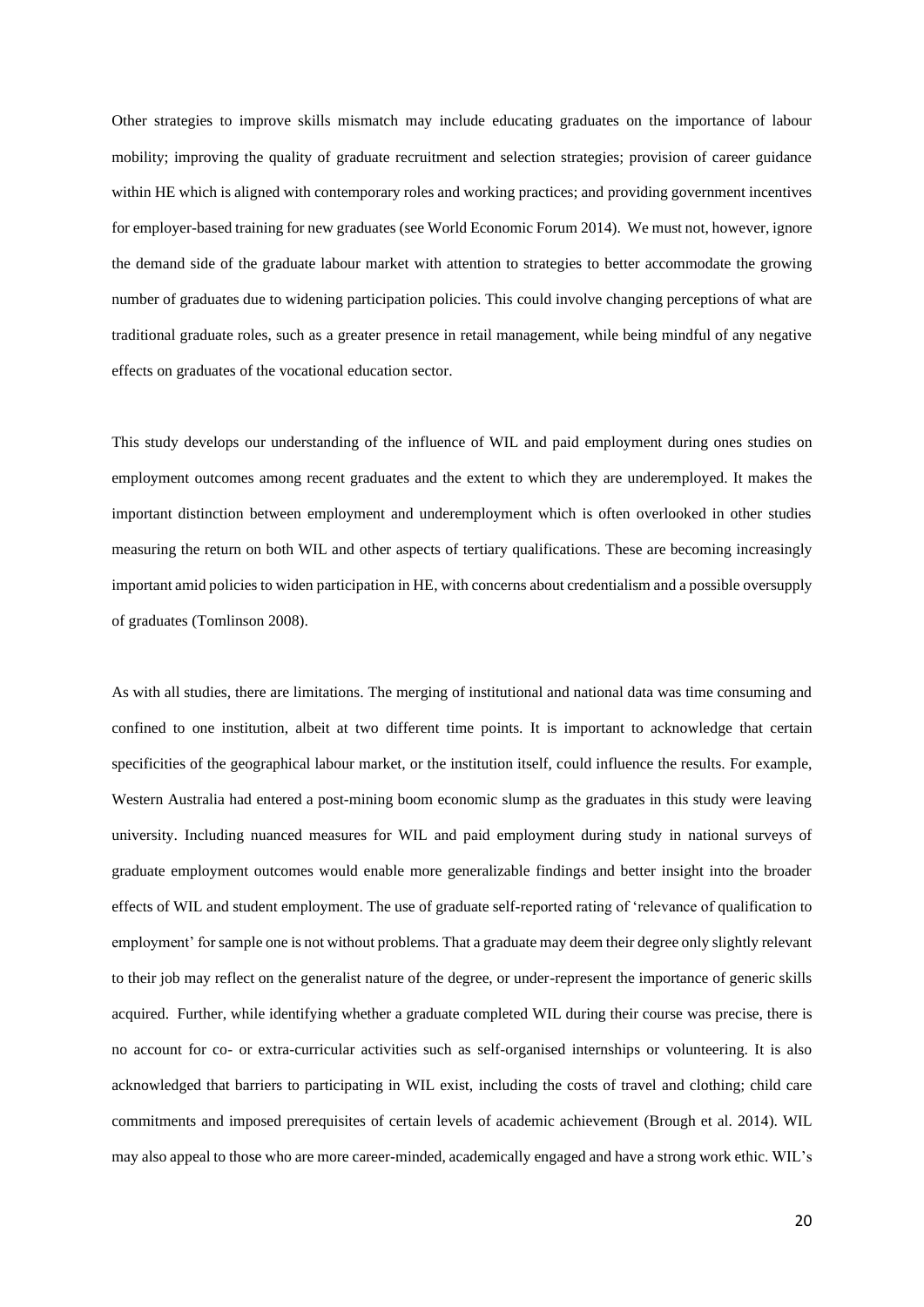positive association with better quality employment could, therefore, be attributed not to their participation in WIL but more to their characteristics and/or support available to assist them in attaining certain types of FT employment.

Future directions for research including exploring the influence of the different forms of WIL on both employment and underemployment. This includes simulations, industry-based projects, incubator and business start-up programs and other authentic learning experiences which qualify as a quality WIL experience. Studies which develop our understanding of graduate recruiters' preference for the different types of WIL and paid employment would also be beneficial. These may indicate a need to educate employers on the nature and benefits of WIL and assist in aligning the design and content of WIL programs to better meet industry needs. Further, longitudinal studies which examine causality for underemployment among graduates who completed, or not, different forms of WIL would be particularly useful.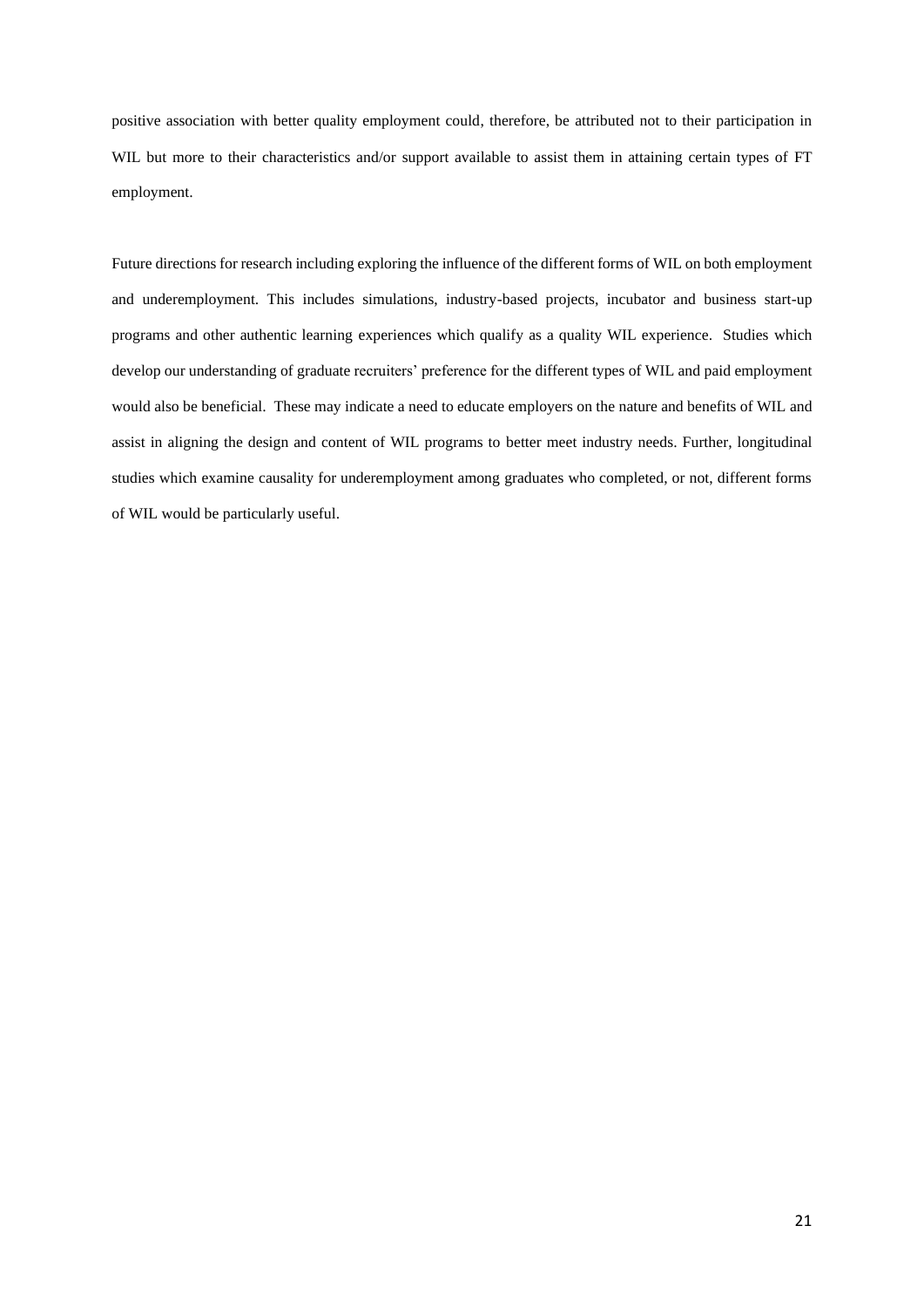# **References**

AAGE (2016). *The 2016 AAGE Employer Survey*. Camberwell, VIC: Australian Association of Australian Employers.

Australian Bureau of Statistics (2017). Labour force survey Australia June 2017, 6202.0. Canberra, ACT: ABS. Bartolj, T. & Polanec, S. (2016a). *The Game of Skills: A Comparison of Impacts of Student Work and Academic* 

*Performance on Post-College Labour Market Outcomes*. Slovenia: Institute for Economic Research. Bartolj, T. & Polanec, S. (2016b). *Does work harm academic performance of students? Evidence using* 

*propensity score matching*. Discussion paper series DPS16.28. Belgium: Ku Leuven Department of Economics. Billett, S. (2011). *Curriculum and pedagogical bases for effectively integrating practice-based experiences – final report*. Strawberry Hills, NSW: Australian Learning and Teaching Council.

Bourner, T. & Millican, J. (2011). Student-community engagement and graduate employability. *Widening participation and lifelong learning*, 13(2), 68-85.

Bridgstock, R. (2016). *Graduate employability 2.0: Social networks for learning, career development and innovation in the digital age.* [http://www.graduateemployability2-0.com/resources/articles.](http://www.graduateemployability2-0.com/resources/articles) Accessed 13 September 2016.

Brooks, R., & Youngson, P. (2016). Undergraduate work placements: an analysis of the effects on career progression. *Studies in Higher Education*, 41(9), 1563-1578.

Brough, M., Correa-Velez, I., Crane, P., Johnstone, E., & Marston, G. (2014). *Work-integrated learning in social work and human services.* Springvale, VIC: ACEN.

Burke, C., Scurry, T., Blenkinsopp, J., & Graley, K. (2017). Critical Perspectives on Graduate employability. In M. Tomlinson & L. Holmes (Eds.), *Graduate Employability in Context* (pp. 87-107). London: Palgrave Macmillan.

CEDA (2015). *Australia's future workforce?* Melbourne: Committee for Economic Development of Australia. Coates, H. (2015). Working on a dream: educational returns from off-campus paid work. *Journal of Education and Work*, 28(1), 66-82.

Coates, H., & Edwards, D. (2011). The Graduate Pathways Survey: New insights on education and employment outcomes five years after Bachelor degree completion. *Higher Education Quarterly*, 65(1), 74–93.

Cunningham, J. (2016a). Genres of Underemployment: A Dialogical Analysis of College Graduate Underemployment. *Qualitative Research in Education,* 5(1), 1-24.

Cunningham, J. (2016b). Credential disconnection: a Marxist analysis of college graduate underemployment. *Critical Studies in Education*, 57(2), 224-237.

Dall'Alba, G. (2004). Understanding professional practice: Investigations before and after an educational programme. *Studies in Higher Education*, 29(6), 679-692.

Daly, A., Lewis, P., Corliss, M., & Heaslip, T. (2015). The private rate of return to a university degree in Australia. *Australian Journal of Education*, 59(1), 97-112.

Deloitte, 2016, *The 2016 Deloitte millennial survey: Winning over the next generation of leaders.* London, UK: Deloitte.

Department of Education and Training (2016). *Strategy for International Education 2025*. Camberra, ACT: DET.

Department of Employment (2016a). *The Household, Income and Labour Dynamics in Australia Survey: Selected Findings from Waves 1 to 14*. Melbourne: Melbourne Institute of Applied Economic and Social Research.

Department of Employment (2016b). *Unpaid work experience in Australia: Prevalence, nature and impact*. Canberra: Department of Employment.

Department of Industry (2014). *Engaging Employers in Work Integrated Learning: Current State and Future Priorities*. Richmond, VIC: PhillipsKPA.

Ferguson, S. J., & Wang, S. (2014). *Graduating in Canada: Profile, Labour Market Outcomes and Student Debt of the Class of 2009-2010*. Ottawa, Canada: Statistics Canada.

Foundation for Young Australians (2015). *The new work order: Ensuring young Australians have the skills and experience for the jobs of the future, not the past*. Melbourne: FYA.

Glyde, G., Davis, F. & King, C. (1977). Underemployment: Definition and causes. *Journal of Economic Issues*, 11(2), 245–267.

Golden, L., Henley, J. & Lambert, S. (2013). Work schedule flexibility: A contributor to happiness. *Journal of Social Science and Research Policy*, 4(2), 107-135.

Good Education Group (2017). *The good universities guide 2017 to universities and other higher education providers*. Melbourne, VIC: Good Education Group.

Gracia, L. (2010). Accounting students' expectations and transition experiences of supervised work experience. *Accounting Education*, 19(1/2), 51–64.

Graduate Careers Australia (2016a). *The Report of the 2015 Graduate Outlook Survey: Perspectives on Graduate Recruitment.* Melbourne: GCA.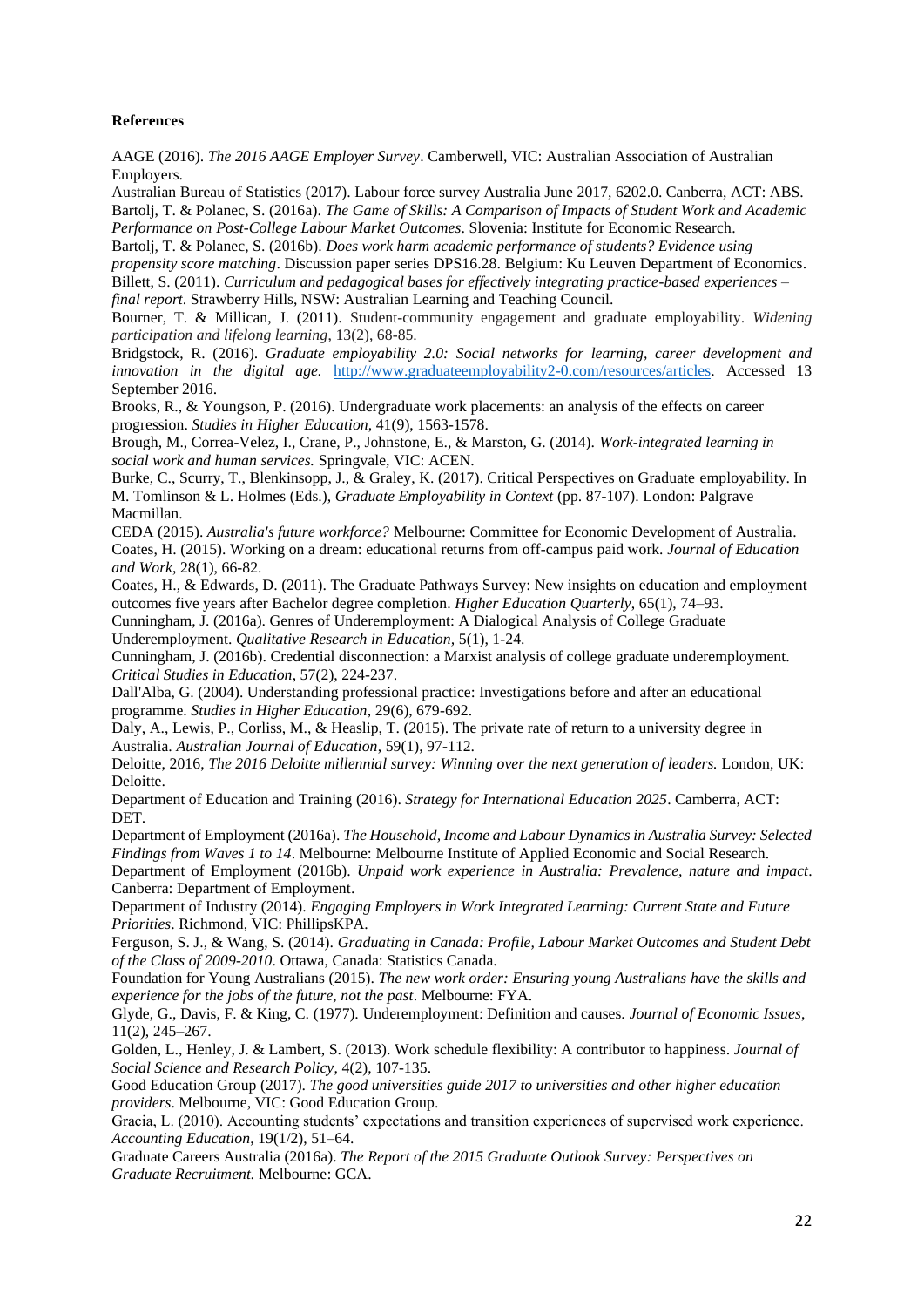Green, F. & Henseke, G. (2016). Should governments of OECD countries worry about graduate underemployment? *Oxford Review of Economic Policy*, 32(4), 514-537.

Guilbert, L., Bernaud, J., Gouvernet, B. & Rossier, J. (2016). Employability: review and research prospects. *International Journal for Educational and Vocational Guidance*, 16(1), 69-89.

Hair, J., Black, W., Babin, B., & Anderson, R. (2010). *Multivariate data analysis: A global perspective*. New Jersey, NJ: Pearson Prentice-Hall.

Heyes, J., Tomlinson, M., & Whitworth, A. (2016). Underemployment and well-being in the UK before and after the Great Recession. *Work, Employment & Society*, 31(1), 71-89.

Hoeckel, K. (2014). Youth labour markets in the early twenty-first century. In A. Mann, J. Stanley, & L. Archer (Eds.), *Understanding employer engagement in education: Theories and evidence* (pp. 66–76). Abingdon, Oxon: Routledge.

International Education Association of Australia (IEAA) (2012). *Internships and Work Placement Opportunities for International Students in Victoria*. Melbourne: IEAA.

Jackson, D. (2014). Factors influencing job attainment in recent bachelor graduates: Evidence from Australia, *Higher Education*, 68(1), 135-153.

Jackson, D. (2016a). Re-conceptualising graduate employability: The construction of pre-professional identity in the higher education landscape of practice. *Higher Education Research and Development*, 35(5), 925-939. Jackson, D. (2016b). Developing pre-professional identity in undergraduates through work-integrated learning. *Higher Education,* 1-21.

Jackson, D., Rowbottom, D., Ferns, S. & Mclaren, D. (2017). Employer understanding of Work-Integrated Learning and the challenges of engaging in WIL opportunities. *Studies in Continuing Education*, 39(1), 35-51. James, R., Bexley, E., Devlin, M. & Marginson, S. (2007). *Australian University Student Finances 2006: Final* 

*Report of a National Survey of Students in Public Universities*. Canberra: Universities Australia.

Jonck, P. (2014). The mitigating effect of work-integrated learning on graduate employment in South Africa. *Africa Education Review*, 11(3), 277-291.

Karmel, T. & Carroll, D. (2016). *Has the graduate labour market been swamped?* Adelaide: National Institute of Labour Studies, Flinders University.

Kauhanen, M., & Nätti, J. (2015). Involuntary temporary and part-time work, job quality and well-being at work. *Social Indicators Research*, 120(3), 783-799.

Kinash, S., Crane, L., Judd, M. M., & Knight, C. (2016). Discrepant stakeholder perspectives on graduate employability strategies. *Higher Education Research & Development*, 35(5), 951-967.

Li, I., Mahuteau, S., Dockery, A., Junankar, P. & Mavromaras, K. (2016). *Labour market outcomes of Australian university graduates from equity groups.* Perth: National Centre for Student Equity in Higher Education, Curtin University.

Matthew, S., Taylor, R., & Ellis, R. (2012). Relationships between students' experiences of learning in an undergraduate internship programme and new graduates' experiences of professional practice. *Higher Education*, 64(4), 529-542.

Maynard, D., Joseph, T., & Maynard, A. (2006). Underemployment, job attitudes, and turnover intentions. *Journal of Organizational Behavior*, 27(4), 509-536.

McCrindle (2015). *Social analysis*. Sydney: McCrindle.

Messum, D., Wilkes, L., Peters, K., & Jackson, D. (2017). Content analysis of vacancy advertisements for employability skills. *Journal of Teaching and Learning for Graduate Employability*, 7(1), 72-86.

Muldoon, R. (2009). Recognizing the enhancement of graduate attributes and employability through part-time work while at university. *Active Learning in Higher Education*, 10(3), 237–252.

Nunley, J., Pugh, A., Romero, N., & Seals, R. (2017). The effects of unemployment and underemployment on employment opportunities: Results from a correspondence audit of the labor market for college graduates. *ILR Review*, 70(3), 642-669.

Oliver, D. (2011). University student employment and expectations of the graduate labour market. *Journal of Industrial Relations*, 53(1), 123–131.

Oliver, B. (2015). Redefining graduate employability and work-integrated learning: Proposals for effective higher education in disrupted economies. *Journal of Teaching and Learning for Graduate Employability*, 6(1), 56-65.

Pegg, A., Waldock, J., Hendy-Isaac, S. & Lawton, R. (2012). *Pedagogy for employability*. York, UK: Higher Education Academy.

Peters, J., Sattler, P., & Kelland, J. (2014). *Work Integrated Learning in Ontario's Postsecondary Sector: The Pathways of Recent College and University Graduates*. Toronto: Higher Education Quality Council of Ontario. Scurry, T., & J. Blenkinsopp. (2011). Under-employment among recent graduates: a review of the literature. *Personnel Review*, 40(5), 643-659.

Silva, P., Lopes, B., Costa, M., Seabra, D., Melo, A., Brito, E., & Dias, G. (2016a). Stairway to employment? Internships in higher education. *Higher Education*, 72(6), 703-721.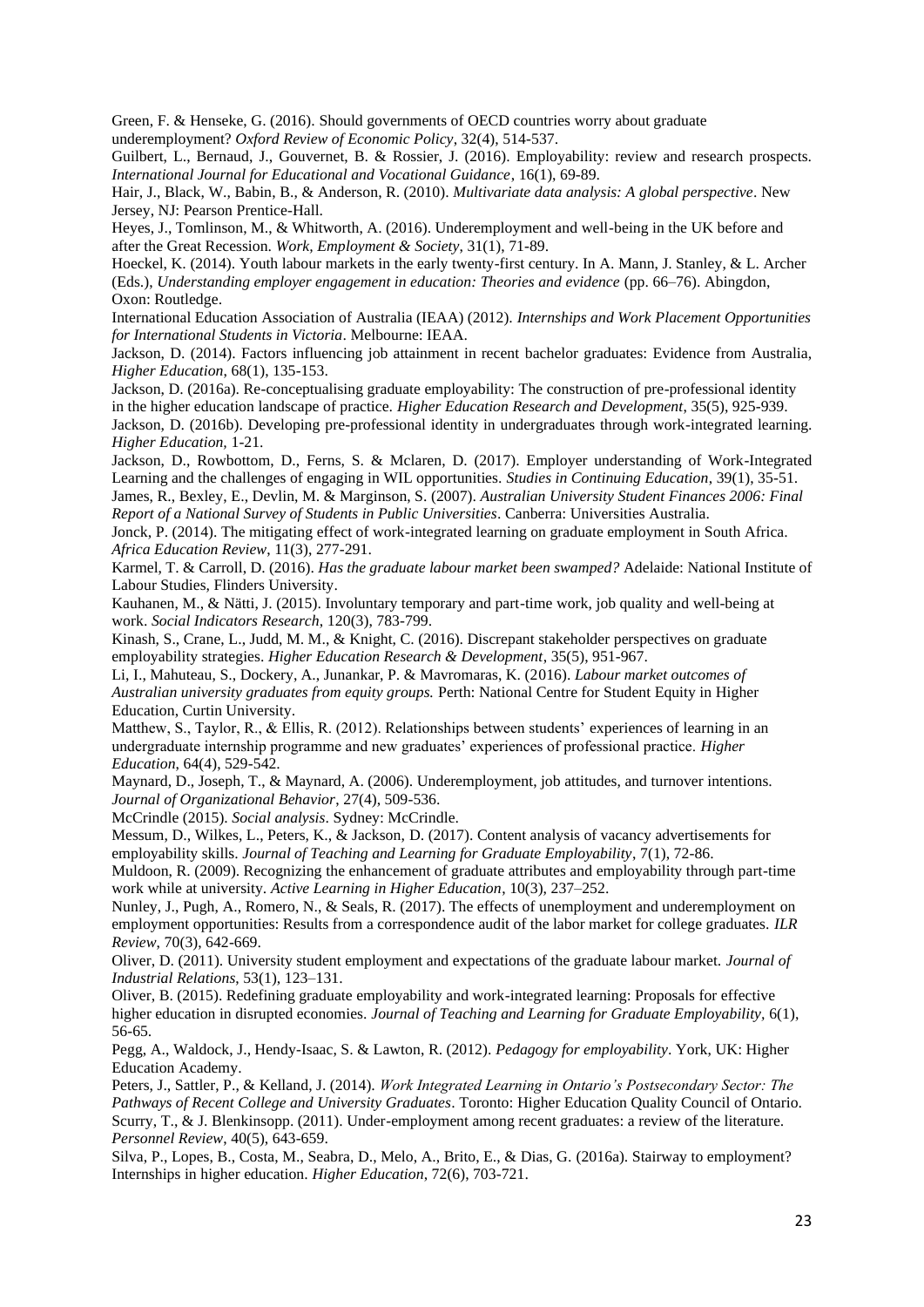Silva, P., Lopes, B., Costa, M., Melo, A., Dias, G., Brito, E. & Seabra, D. (2016b). The million-dollar question: can internships boost employment? *Studies in Higher Education*, 1-20.

Sin, S., Reid, A. & Jones, A. (2012). An Exploration of Students' Conceptions of Accounting Work. *Accounting Education*, 21(4), 323-340.

Smith, E. (2009). New models of working and learning: How young people are shaping their futures differently. *Research in Post-Compulsory Education*, 14(4), 429–440.

Smith, M., Brooks, S., Lichtenberg, A., McIlveen, P., Torjul, P. & Tyler, J. (2009). *Career development learning: maximising the contribution of work-integrated learning to the student experience*. Wollongong, Australia: University of Wollongong.

Smith, C., Ferns, S., & Russell, L. (2014). *Assessing the impact of Work Integrated learning on student work readiness: Final Report*. Office of Learning and Teaching. Sydney, Australia.

Social Research Centre (2016a). *2016 Graduate Outcomes Survey National Report*. Melbourne: Social Research Centre.

Social Research Centre (2016b). *2016 Graduate Outcomes Survey Data Dictionary*. Melbourne: Social Research Centre.

Sturges, J. (2016). The individualization of the career and its implications for leadership and management development. In J. Storey (Ed.), *Leadership in Organizations: Current Issues and Key Trends* (pp. 249-267). London: Routledge.

Thomas, D. (2006). A general inductive approach for analyzing qualitative evaluation data. *American Journal of Evaluation*, 27(2), 237-246.

Thompson, K., Shea, T., Sikora, D., Perrewé, P., & Ferris, G. (2013). Rethinking underemployment and over qualification in organizations: The not so ugly truth. *Business Horizons*, 56(1), 113–121.

Tomlinson, M. (2008). 'The degree is not enough': students' perceptions of the role of higher education credentials for graduate work and employability. *British Journal of Sociology of Education*, 29(1), 49-61. Trede, F., Macklin, R. & Bridges, D. (2012). Professional identity development: A review of the Higher

Education literature. *Studies in Higher Education*, 37(3), 365-384.

Tymon, A. (2013). The student perspective on employability. *Studies in Higher Education,* 38(6), 841-856. UK Commission for Employment and Skills, 2016, *Employer Skills Survey 2015 - Skills in the labour market*. London: UKCES.

Universities Australia, BCA, ACCI, AIG, & ACEN (2015). *National strategy on Work Integrated Learning in university education*. [http://cdn1.acen.edu.au/wp-content/uploads/2015/03/National-WILStrategy-in-university](http://cdn1.acen.edu.au/wp-content/uploads/2015/03/National-WILStrategy-in-university-education-032015.pdf)[education-032015.pdf.](http://cdn1.acen.edu.au/wp-content/uploads/2015/03/National-WILStrategy-in-university-education-032015.pdf) Accessed 12 March 2016.

Webber, D. (2016). Are college costs worth it? How ability, major, and debt affect the returns to schooling. *Economics of Education Review*, 53, 296-310.

Wilkins, R. (2007). The consequences of underemployment for the underemployed. *Journal of Industrial Relations*, 49(2), 247–275.

Wilton, N. (2012). The impact of work placements on skill development and career outcomes for business and management graduates. *Studies in Higher Education*, 37(5), 603–620.

World Economic Forum (2014). *Matching skills and labour market needs building social partnerships for better skills and better jobs*. Switzerland: World Economic Forum.

Yackee, J. W. (2015). Does Experiential Learning Improve JD Employment Outcomes. *Wisconsin Law Review*, 601-625.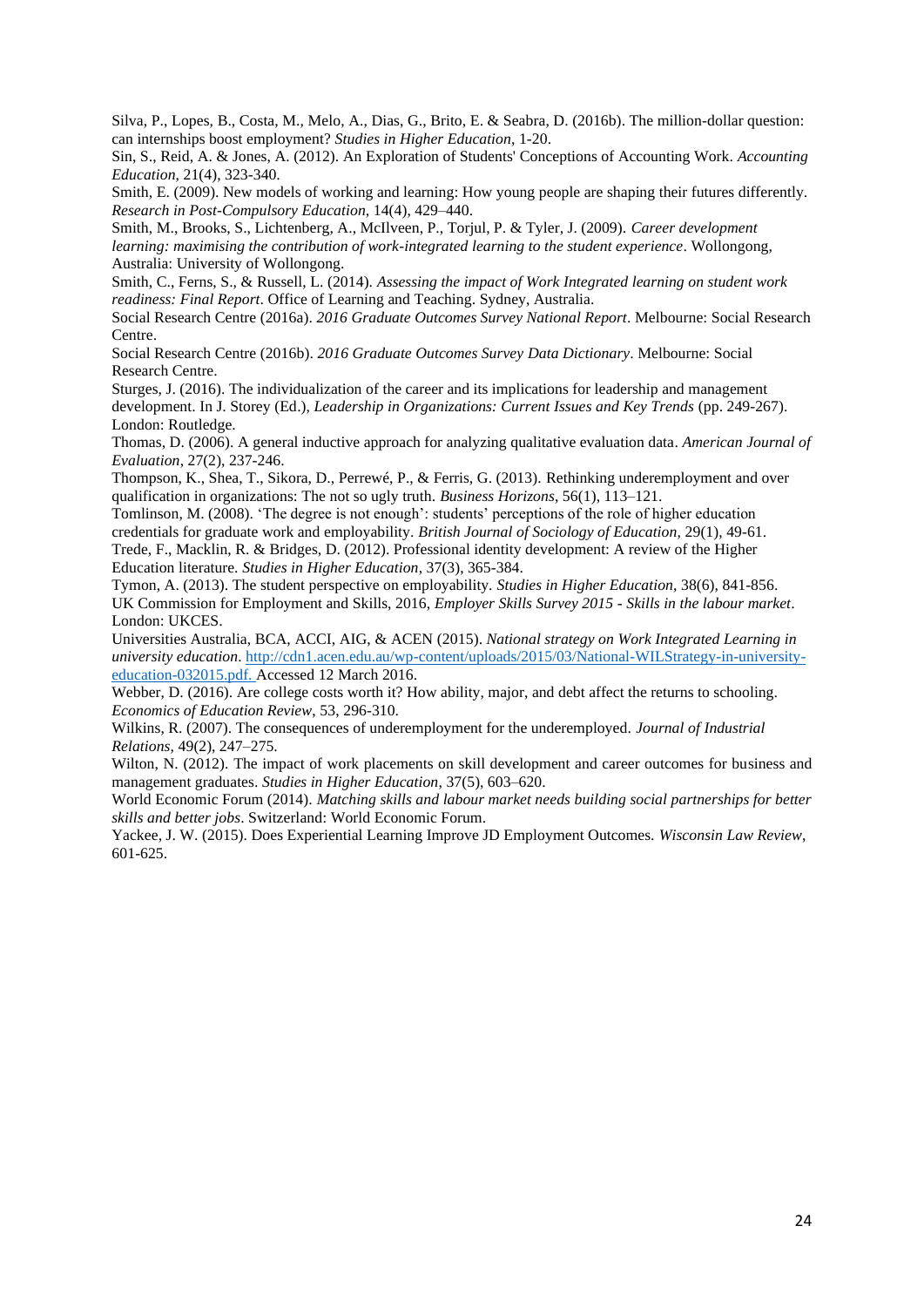| Characteristic     | Sub-group                                                |                  | Sample One - 2013 |                  | Sample Two - 2015 |
|--------------------|----------------------------------------------------------|------------------|-------------------|------------------|-------------------|
|                    |                                                          |                  | $(N=628)$         |                  | $(N=237)$         |
|                    |                                                          | $\boldsymbol{N}$ | %                 | $\boldsymbol{N}$ | $\%$              |
| Gender             | Male                                                     | 238              | 37.9              | 151              | 36.3              |
|                    | Female(1)                                                | 390              | 62.1              | 86               | 63.7              |
| Age (time of       | $0 - 24$ years                                           | 372              | 59.2              | 127              | 53.6              |
| GDS/GOS)           | 25 - 29 years                                            | 89               | 14.2              | 51               | 21.5              |
|                    | 30 - 39 years                                            | 87               | 13.9              | 33               | 13.9              |
|                    | 40 years plus                                            | 80               | 12.7              | 26               | 11.0              |
| Citizenship        | Domestic                                                 | 628              | 100               | 187              | 78.9              |
|                    | International $(1)$                                      | $\mathbf{0}$     | $\boldsymbol{0}$  | 50               | 21.1              |
| Employment in      | Yes(1)                                                   | 495              | 78.9              |                  |                   |
| final year study   | N <sub>o</sub>                                           | 132              | 21.1              |                  |                   |
| Completion of WIL  | Yes(1)                                                   | 232              | 36.9              | 78               | 32.0              |
|                    | N <sub>o</sub>                                           | 391              | 62.3              | 159              | 67.1              |
|                    | Unsure                                                   | 5                | 8                 | $\Omega$         | $\mathbf{0}$      |
| WIL a course       | Yes                                                      | 190              | 82.8              | $\mathbf{0}$     | $\overline{0}$    |
| requirement        | N <sub>o</sub>                                           | 42               | 17.2              | 237              | 100               |
| Primary discipline | Natural & Physical Sciences                              | 33               | 5.3               | $\mathbf{0}$     | $\overline{0}$    |
|                    | Information Technology*                                  | 34               | 5.4               | 32               | 13.5              |
|                    | <b>Engineering and Related Technologies</b>              | 35               | 5.6               | $\boldsymbol{0}$ | $\overline{0}$    |
|                    | Agriculture, Environmental and<br><b>Related Studies</b> | 14               | 2.2               | 6                | 2.5               |
|                    | Medicine & related                                       | 135              | 21.5              | $\boldsymbol{0}$ | $\boldsymbol{0}$  |
|                    | Management & Commerce                                    | 92               | 14.6              | 155              | 65.4              |
|                    | Society & Culture                                        | 171              | 27.2              | 44               | 18.6              |
|                    | <b>Creative Arts</b>                                     | 114              | 18.2              | $\boldsymbol{0}$ | $\boldsymbol{0}$  |

**Table 1 Demographic and study characteristics of bachelor graduates for samples one and two**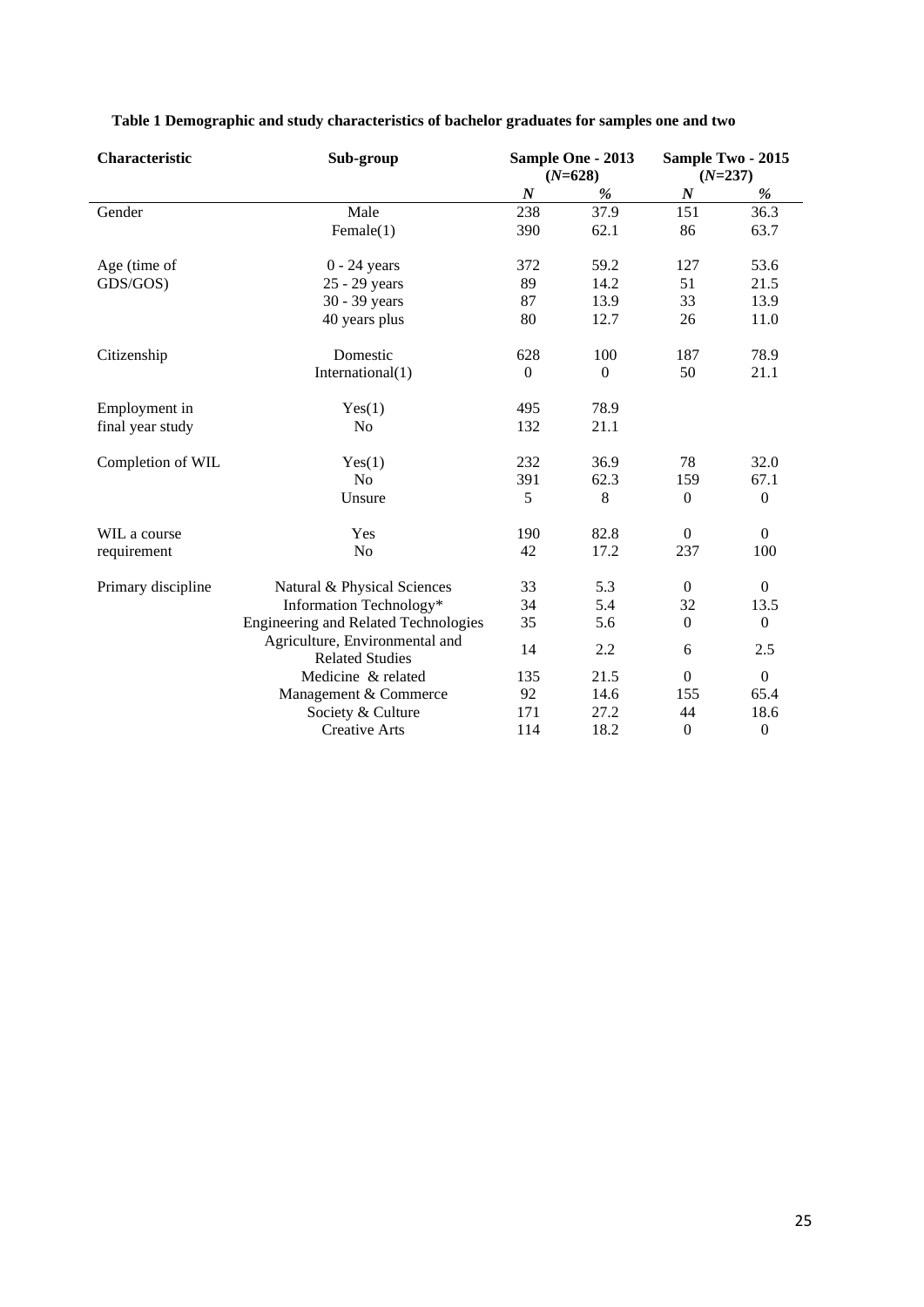# **Table 2 Summary of measures for samples one and two**

|                                                     | <b>Sample One</b>                                                                     | <b>Sample Two</b>                               |  |  |  |  |
|-----------------------------------------------------|---------------------------------------------------------------------------------------|-------------------------------------------------|--|--|--|--|
| Year graduated                                      | 2013                                                                                  | 2015                                            |  |  |  |  |
| Completed graduate survey                           | 2014 Graduate Destination Survey<br>(GDS)                                             | 2016 Graduate Outcomes Survey<br>(GOS)          |  |  |  |  |
| WIL units completed (yes/no)                        | Asked in telephone survey                                                             | Derived from student records                    |  |  |  |  |
| Worked in final year of study (yes/no)              | 2014 GDS                                                                              | Not available                                   |  |  |  |  |
| Employment outcomes data                            | Employment at 4 to 6 months<br>(GDS)<br>Employment at 16 months<br>(telephone survey) | Employment at 4 to 6 months (GOS)               |  |  |  |  |
| Underemployment                                     | Importance of degree qualification<br>to current role (IMPOUAL)                       | Scale of Perceived Over-Qualification<br>(SPOO) |  |  |  |  |
| Enabling/barrier factors regarding<br>employability | Open response in telephone<br>survey                                                  | Not available                                   |  |  |  |  |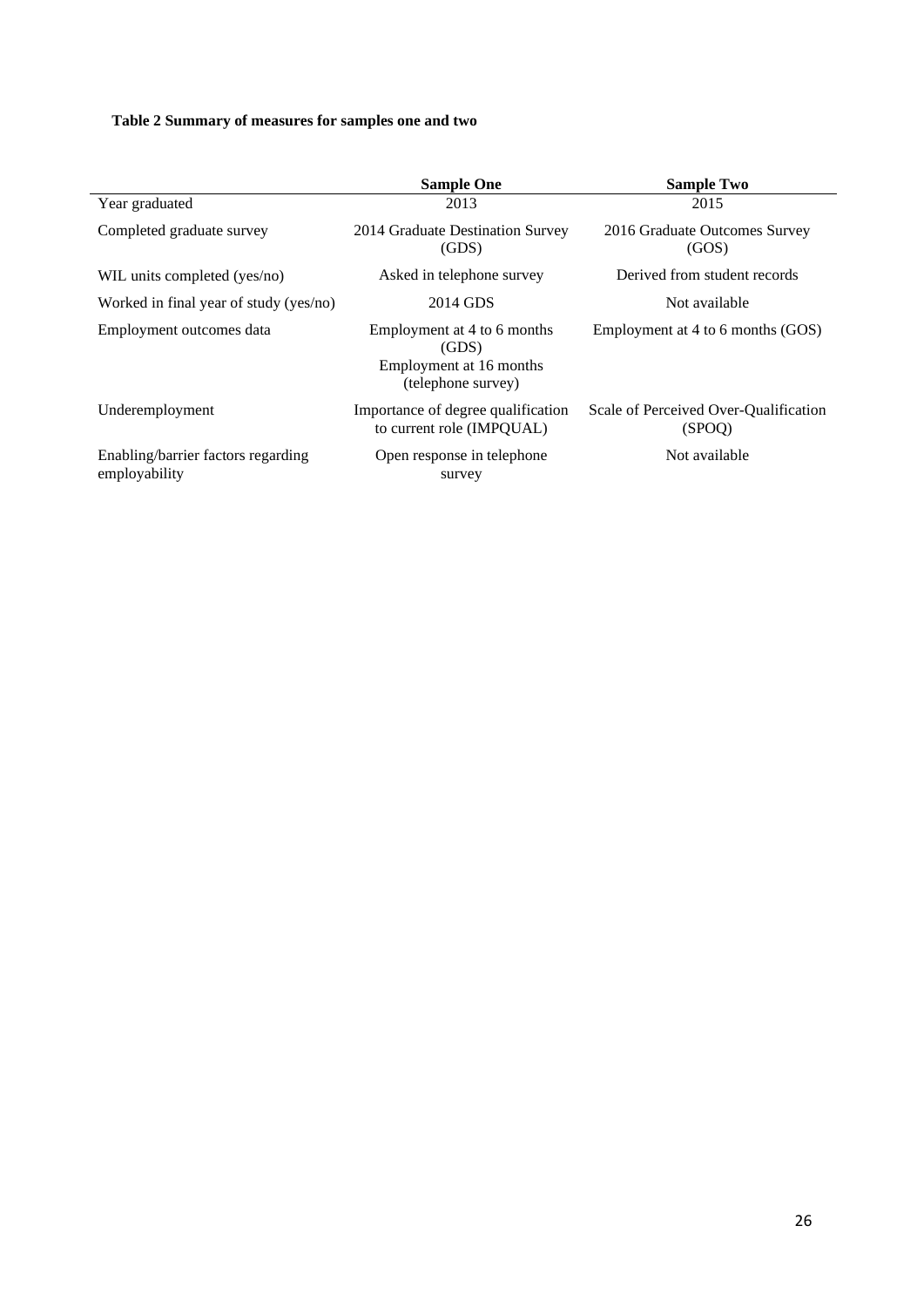**Table 3 Employment outcomes of graduates (samples one and two) by completion of WIL and paid work during final year of study**

|                      |                                       |               |                  | <b>FT</b> employment outcomes |                  |                                 |
|----------------------|---------------------------------------|---------------|------------------|-------------------------------|------------------|---------------------------------|
|                      | <b>Available for FT</b><br>employment |               |                  | In FT employment              |                  | <b>Seeking FT</b><br>employment |
|                      | $\boldsymbol{N}$                      | $\frac{6}{9}$ | $\boldsymbol{N}$ | $\frac{6}{9}$                 | $\boldsymbol{N}$ | $\frac{6}{6}$                   |
| Sample 1 (N=623): 4  |                                       |               |                  |                               |                  |                                 |
| months               |                                       |               |                  |                               |                  |                                 |
| WIL $(N=232)$        | 131                                   | 56.5          | 75               | 57.3                          | 56               | 42.7                            |
| No WIL $(N=391)$     | 200                                   | 51.2          | 94               | 47.0                          | 106              | 53.0                            |
| Work $(N=491)$       | 272                                   | 55.5          | 158              | 58.1                          | 114              | 41.9                            |
| No Work $(N=132)$    | 59                                    | 44.7          | 11               | 18.6                          | 48               | 81.4                            |
| Sample 1 (N=623): 16 |                                       |               |                  |                               |                  |                                 |
| months               |                                       |               |                  |                               |                  |                                 |
| WIL $(N=232)$        | 157                                   | 67.7          | 117              | 74.5                          | 40               | 25.5                            |
| No WIL $(N=391)$     | 230                                   | 58.8          | 170              | 73.9                          | 60               | 26.1                            |
| Work $(N=491)$       | 325                                   | 66.3          | 255              | 78.5                          | 70               | 21.5                            |
| No Work $(N=132)$    | 62                                    | 47.0          | 32               | 51.6                          | 30               | 48.4                            |
| Sample 2 (N=237): 4  |                                       |               |                  |                               |                  |                                 |
| months               |                                       |               |                  |                               |                  |                                 |
| WIL $(N=78)$         | 66                                    | 84.6          | 43               | 65.2                          | 23               | 34.8                            |
| No WIL $(N=159)$     | 125                                   | 78.6          | 94               | 75.2                          | 31               | 24.8                            |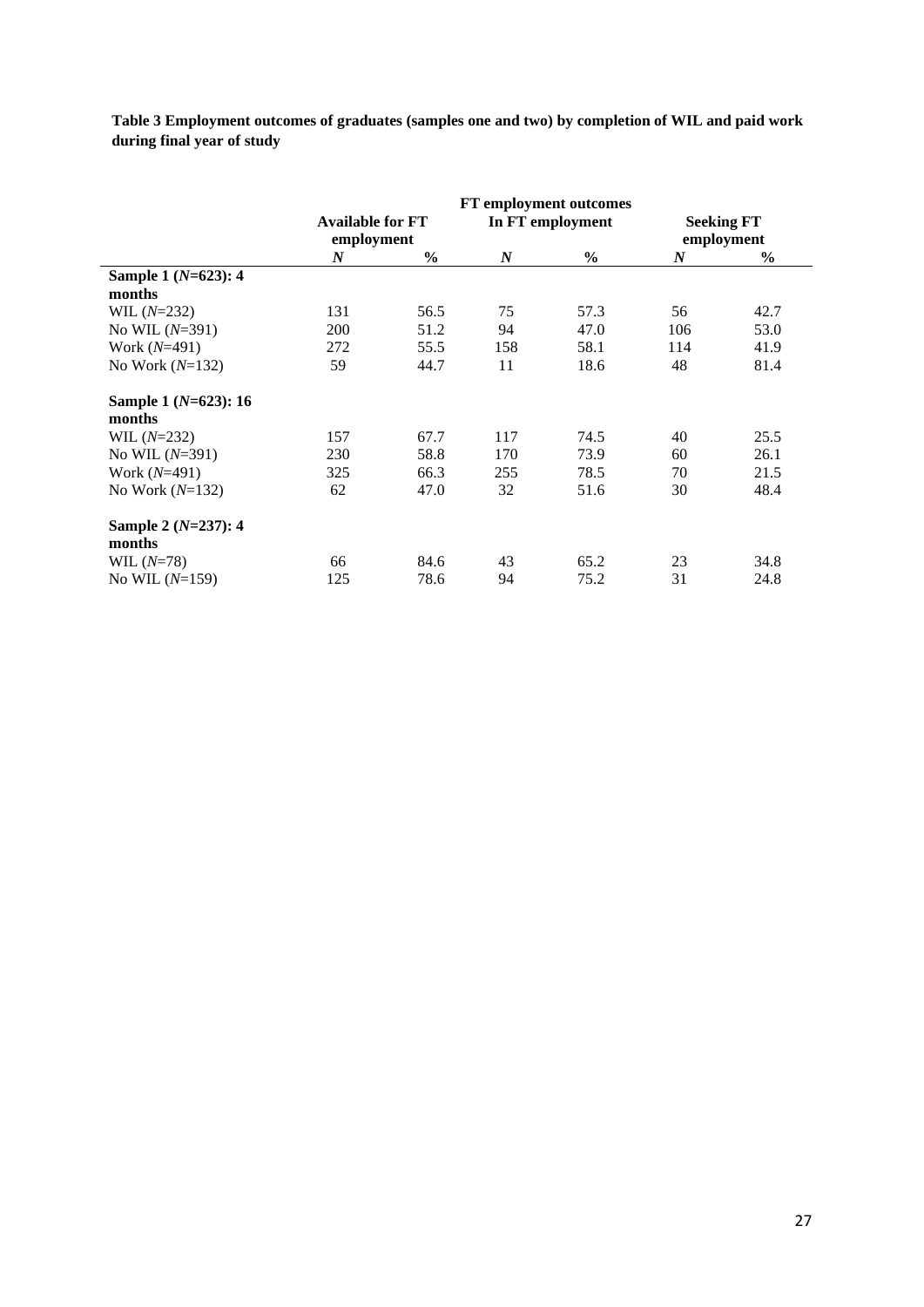|                   | <b>Employment – Sample One</b>                                  |                       |           |        |            |        |          |           |       |            |        | <b>Employment – Sample Two</b> |           |       |         |        |  |  |
|-------------------|-----------------------------------------------------------------|-----------------------|-----------|--------|------------|--------|----------|-----------|-------|------------|--------|--------------------------------|-----------|-------|---------|--------|--|--|
|                   |                                                                 | 4 months<br>16 months |           |        |            |        |          |           |       |            |        |                                | 4 months  |       |         |        |  |  |
|                   |                                                                 | B                     | <b>SE</b> | Wald   | <b>Sig</b> | Exp(B) | B        | <b>SE</b> | Wald  | <b>Sig</b> | Exp(B) | B                              | <b>SE</b> | Wald  | Sig     | Exp(B) |  |  |
| Gender            |                                                                 | $-.263$               | .272      | .934   | .334       | .769   | .080     | .286      | .078  | .779       | 1.083  | $-.450$                        | .392      | 1.317 | .251    | .638   |  |  |
| Age               |                                                                 | .024                  | .015      | 2.416  | .120       | 1.024  | .030     | .016      | 3.379 | $.066**$   | 1.031  | $-.022$                        | .019      | 1.336 | .248    | .978   |  |  |
|                   | Employment final year study                                     | 1.751                 | .459      | 14.537 | $.000*$    | 5.761  | 1.019    | .369      | 7.603 | $.006*$    | 2.770  |                                |           |       |         |        |  |  |
| Completion of WIL |                                                                 | .256                  | .734      | .122   | .727       | 1.292  | $-.510$  | .612      | .693  | .405       | .601   | $-.483$                        | .348      | 1.923 | .166    | .617   |  |  |
|                   | Science                                                         | .296                  | .793      | .140   | .709       | 1.345  | $-1.363$ | .721      | 3.575 | .059**     | .256   |                                |           |       |         |        |  |  |
|                   | Engineering $\&$<br>and Related<br>Technologies<br>Agriculture, | .288                  | .659      | .191   | .662       | 1.333  | .187     | .629      | .088  | .766       | 1.206  |                                |           |       |         |        |  |  |
| Discipline        | Environmental &<br><b>Related Studies</b>                       | $-.442$               | .900      | .242   | .623       | .643   | 1.377    | 1.216     | 1.282 | .257       | 3.965  |                                |           |       |         |        |  |  |
|                   | Medicine                                                        | .231                  | .560      | .171   | .680       | 1.260  | .601     | .594      | 1.025 | .311       | 1.824  |                                |           |       |         |        |  |  |
|                   | Management $&$<br>Commerce                                      | .516                  | .551      | .876   | .349       | 1.675  | .833     | .591      | 1.987 | .159       | 2.301  | $-.562$                        | .615      | .834  | .361    | .570   |  |  |
|                   | Society & Culture                                               | .677                  | .553      | 1.497  | .221       | 1.968  | .085     | .556      | .024  | .878       | 1.089  | $-.998$                        | .692      | 2.078 | .149    | .369   |  |  |
|                   | Creative Arts                                                   | $-.452$               | .582      | .602   | .438       | .636   | .369     | .557      | .440  | .507       | 1.447  |                                |           |       |         |        |  |  |
| WIL*Employment    |                                                                 | .104                  | .771      | .018   | .893       | 1.109  | .332     | .663      | .250  | .617       | 1.393  |                                |           |       |         |        |  |  |
| Citizenship       |                                                                 |                       |           |        |            |        |          |           |       |            |        | $-0.909$                       | .413      | 4.846 | $.028*$ | .403   |  |  |
| Pseudo $R^2$      |                                                                 | .180                  |           |        |            |        | .142     |           |       |            |        | .091                           |           |       |         |        |  |  |
| $\chi^2$          |                                                                 | 47.863                |           |        |            |        | 39.314   |           |       |            |        | 12.552                         |           |       |         |        |  |  |

# **Table 4 Logistic coefficients for full-time employment for samples one and two**

 $* p < .05$ \*\* *p* < .10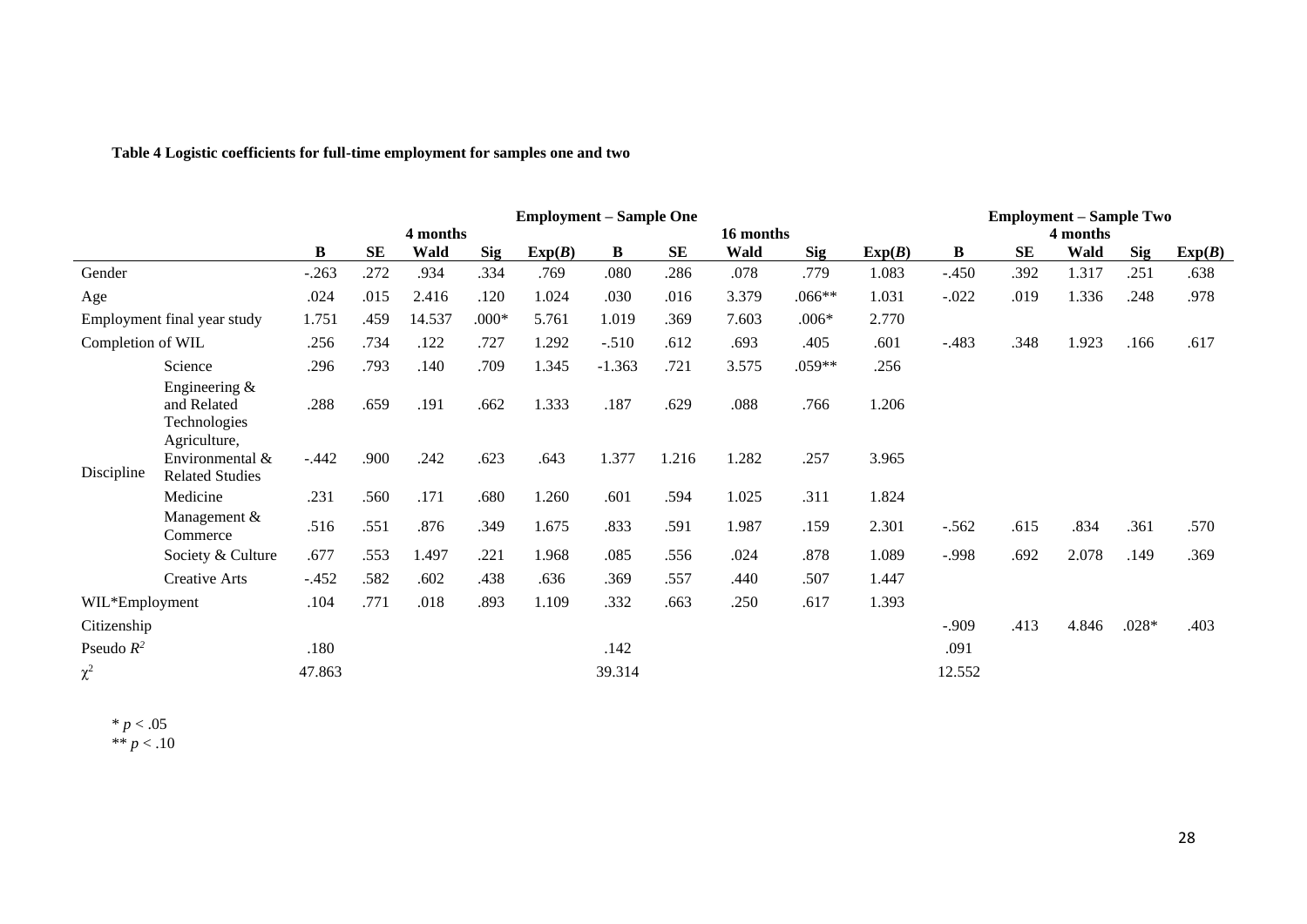**Table 5 Underemployment among sample one graduates by completion of WIL and paid work during final year of study**

|                              | <b>Importance of qualification</b> |               |                  |               |                  |               |                  |               |                  |                  |  |  |
|------------------------------|------------------------------------|---------------|------------------|---------------|------------------|---------------|------------------|---------------|------------------|------------------|--|--|
|                              |                                    | Formal        |                  | Important     |                  | Somewhat      | Not important    |               |                  | Do not           |  |  |
|                              |                                    | requirement   |                  |               |                  | important     |                  |               |                  | know             |  |  |
|                              | $\boldsymbol{N}$                   | $\frac{0}{0}$ | $\boldsymbol{N}$ | $\frac{0}{0}$ | $\boldsymbol{N}$ | $\frac{0}{0}$ | $\boldsymbol{N}$ | $\frac{0}{0}$ | $\boldsymbol{N}$ | $\frac{0}{0}$    |  |  |
| 4 months in FT $(N=169)$     |                                    |               |                  |               |                  |               |                  |               |                  |                  |  |  |
| WIL $(N=75)$                 | 40                                 | 54.8          | 16               | 21.9          | 8                | 11.0          | 9                | 12.3          | $\mathbf{1}$     | 0.6              |  |  |
| No WIL $(N=94)$              | 21                                 | 23.4          | 20               | 22.2          | 14               | 15.6          | 34               | 37.8          | $\mathbf{0}$     | $\mathbf{0}$     |  |  |
| Work $(N=158)$               | 60                                 | 39.5          | 32               | 21.1          | 21               | 13.8          | 38               | 25.0          | $\mathbf{1}$     | 0.6              |  |  |
| No Work $(N=11)$             | $\mathbf{1}$                       | 9.1           | $\overline{4}$   | 36.4          | $\mathbf{1}$     | 9.1           | 5                | 45.5          | $\Omega$         | $\mathbf{0}$     |  |  |
| 4 months in FT/PT $(N=475)$  |                                    |               |                  |               |                  |               |                  |               |                  |                  |  |  |
| WIL $(N=187)$                | 66                                 | 37.3          | 31               | 17.5          | 11               | 6.2           | 67               | 37.9          | $\overline{2}$   | 1.1              |  |  |
| No WIL $(N=288)$             | 33                                 | 12.3          | 45               | 16.7          | 45               | 16.7          | 140              | 52.0          | 6                | 2.2              |  |  |
| Work $(N=433)$               | 88                                 | 21.7          | 68               | 16.8          | 52               | 12.8          | 190              | 46.9          | 7                | 1.7              |  |  |
| No Work $(N=41)$             | 11                                 | 27.5          | 8                | 20.0          | $\overline{4}$   | 10.0          | 16               | 40.0          | $\mathbf{1}$     | 2.5              |  |  |
| 16 months in FT $(N=287)$    |                                    |               |                  |               |                  |               |                  |               |                  |                  |  |  |
| WIL $(N=117)$                | 63                                 | 53.8          | 20               | 17.1          | 15               | 12.8          | 19               | 16.2          | $\mathbf{0}$     | $\boldsymbol{0}$ |  |  |
| No WIL $(N=170)$             | 49                                 | 28.8          | 40               | 23.5          | 39               | 22.9          | 42               | 24.7          | $\mathbf{0}$     | $\boldsymbol{0}$ |  |  |
| Work $(N=255)$               | 104                                | 40.8          | 54               | 21.2          | 49               | 19.2          | 48               | 18.8          | $\Omega$         | $\boldsymbol{0}$ |  |  |
| No Work $(N=32)$             | 8                                  | 25.0          | 6                | 18.8          | 5                | 15.6          | 13               | 40.6          | $\Omega$         | $\boldsymbol{0}$ |  |  |
| 16 months in FT/PT $(N=517)$ |                                    |               |                  |               |                  |               |                  |               |                  |                  |  |  |
| WIL $(N=202)$                | 91                                 | 45.0          | 35               | 17.3          | 25               | 12.4          | 51               | 25.2          | $\boldsymbol{0}$ | $\boldsymbol{0}$ |  |  |
| No WIL $(N=315)$             | 64                                 | 30.3          | 63               | 20.0          | 61               | 19.4          | 127              | 40.3          | $\Omega$         | $\boldsymbol{0}$ |  |  |
| Work $(N=445)$               | 137                                | 30.8          | 82               | 18.4          | 74               | 16.6          | 152              | 34.2          | $\mathbf{0}$     | $\boldsymbol{0}$ |  |  |
| No Work $(N=71)$             | 18                                 | 25.4          | 15               | 21.1          | 12               | 16.9          | 26               | 36.6          | $\boldsymbol{0}$ | $\boldsymbol{0}$ |  |  |